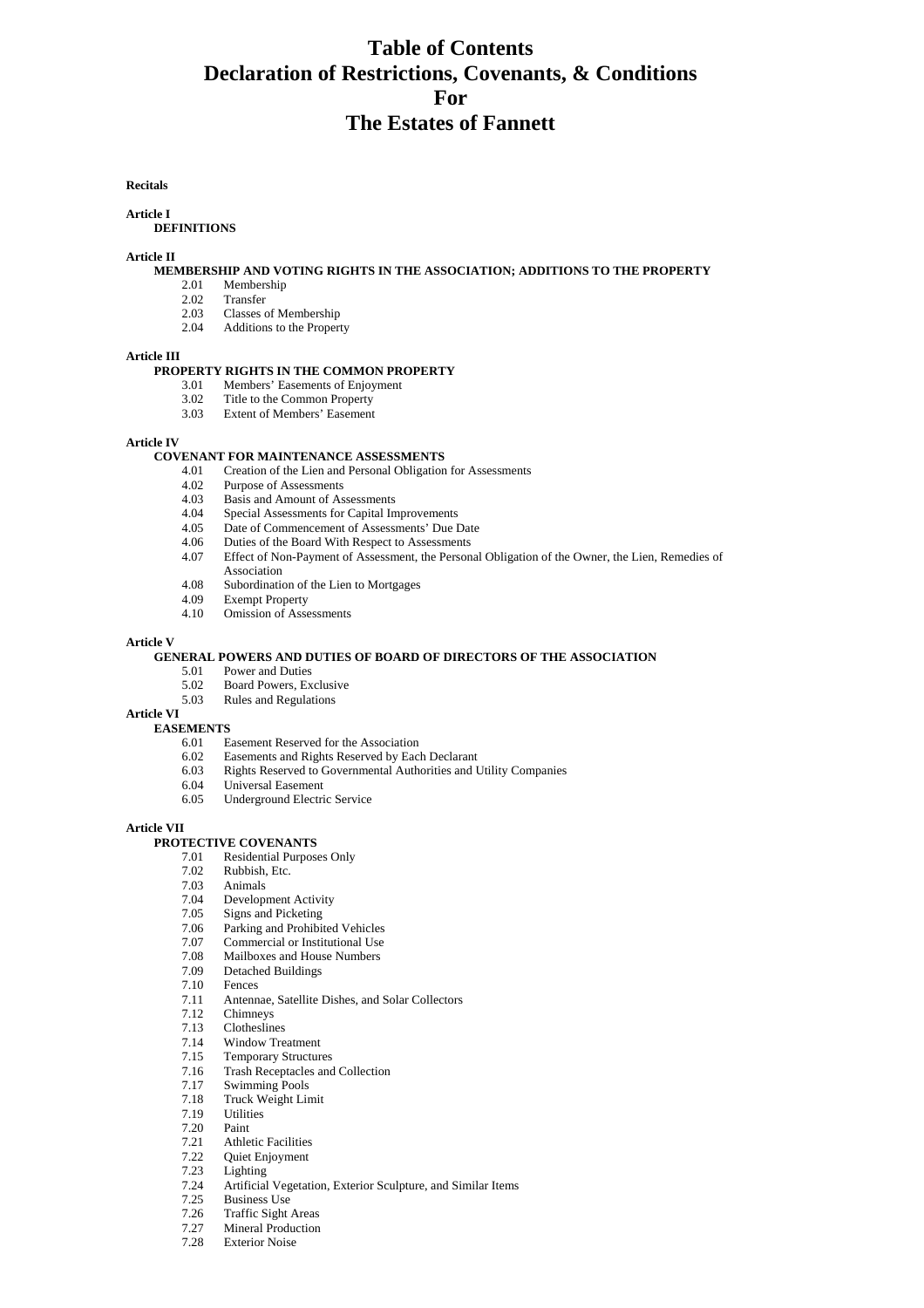# **Article VIII**

# **ARCHITECTURAL AND CONSTRUCTION RESTRICTIONS**<br>8.01 Type of Residence

- Type of Residence
	- 8.02 Living Area Requirements
	-
	- 8.03 Location of Residence on Lot 8.04 Building Materials, Type of C 8.04 Building Materials, Type of Construction<br>8.05 Driveways
	- 8.05 Driveways<br>8.06 Roof Mater
	- Roof Material
	-
	- 8.07 Maximum Height<br>8.08 Garages, Carports. 8.08 Garages, Carports, and Porte Cocheres<br>8.09 Landscaping
	- Landscaping
	- 8.10 Lot Consolidation<br>8.11 Utility Connection
	- 8.11 Utility Connections and Fees<br>8.12 Compliance With Laws
	- 8.12 Compliance With Laws<br>8.13 Care During Construction
	- Care During Construction

## **Article IX**

# **ARCHITECTURAL STANDARDS**

- 9.01 Approval Required, Procedures<br>9.02 New Construction Committee
- New Construction Committee
- 9.03 Modifications Committee<br>9.04 No Waiver of Future Appro
- No Waiver of Future Approvals
- 9.05 Variance<br>9.06 Design G
- 9.06 Design Guidelines<br>9.07 Landscaping Appro
- Landscaping Approval
- 9.08 No Liability

# **Article X**

# **MAINTENANCE OF LOTS AND DWELLING UNITS BY OWNERS**

- 10.01 Duty of Maintenance<br>10.02 Enforcement
	- Enforcement

**Article XI** 

# **GENERAL PROVISIONS**<br>11.01 Power of Att

- 11.01 Power of Attorney<br>11.02 Duration
- 11.02 Duration<br>11.03 Amendm
- 11.03 Amendments<br>11.04 Enforcement
- 11.04 Enforcement<br>11.05 Validity
- 11.05 Validity<br>11.06 Heading
- Headings
- 11.07 Registration with the Association<br>11.08 Notices to Resident/Member/Own
- 11.08 Notices to Resident/Member/Owner<br>11.09 Notices to Mortgagees
- 11.09 Notices to Mortgagees<br>11.10 Disputes
- 11.10 Disputes<br>11.11 HUD/VA
- 11.11 HUD/VA Approval<br>11.12 Attorney's Fees
- Attorney's Fees
- 11.13 Joinder by Mortgagees
- 11.14 Multiple Counterparts<br>11.15 Prior Negative Restrict
- Prior Negative Restrictive Covenants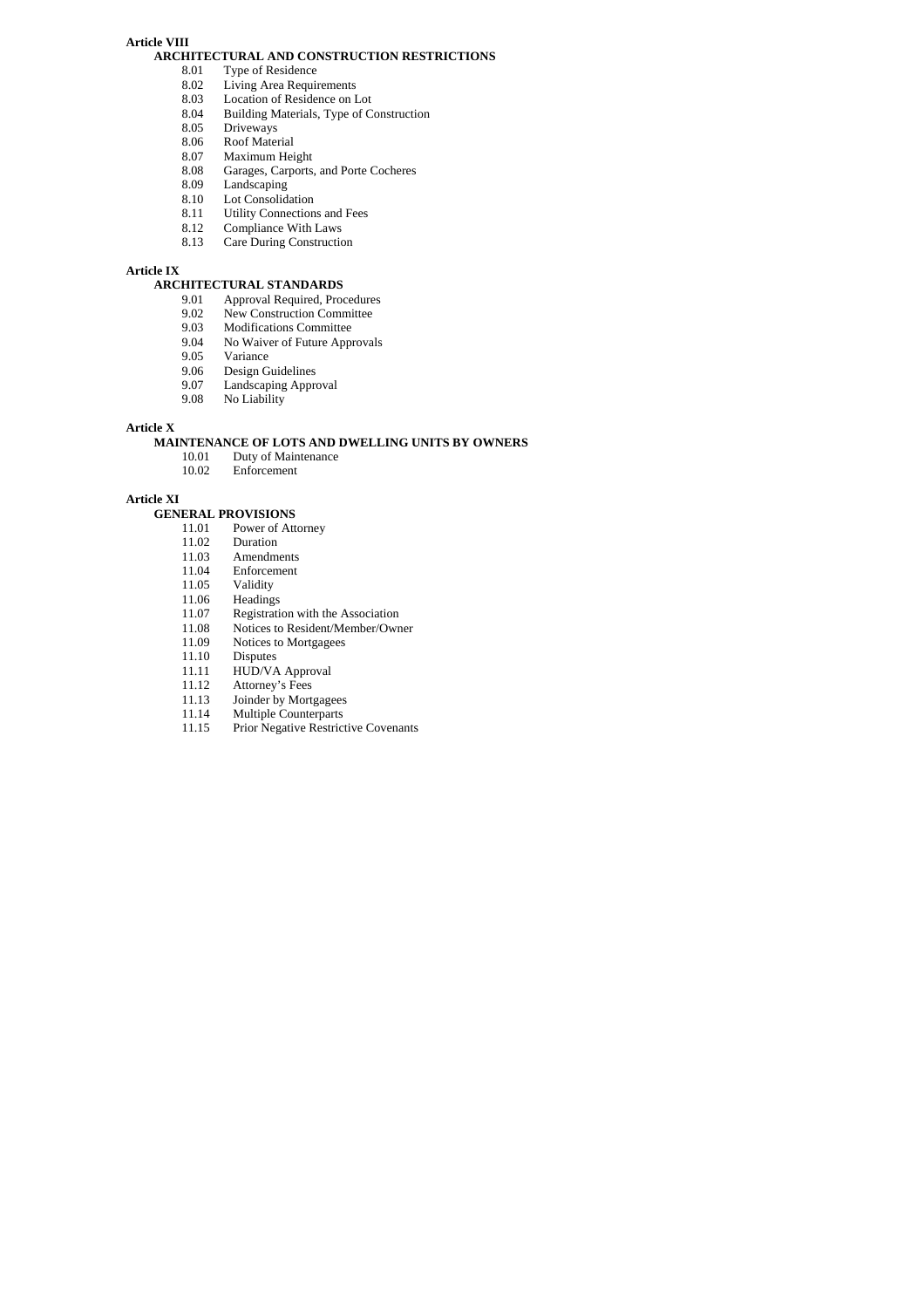### **DECLARATION OF RESTRICTIONS, COVENANTS, AND CONDITIONS FOR THE ESTATES OF FANNETT**

**THIS DECLARATION** (the "Declaration") is made this  $2^{\text{nd}}$  day of March, 2000 by SUMMERFIELD DEVELOPMENT, LTD., a Texas limited partnership ("Declarant")

## **RECITALS:**

**A.** Declarant is the owner of certain real property situated in Jefferson County, Texas, as more particularly described on the "Plat" (as hereinafter defined), such real property, together with additions thereto as may be made subject to the terms of this Declaration by any Supplemental Declaration of Covenants executed and filed, from time to time, by Declarant in the Deed Records of Jefferson County, Texas, are herein collectively called the "Property". Declarant desires to create on the Property a residential community with residential lots and improvements, including, without limitation, streets, entry gates, irrigation system, street lighting, bridges, gazebos, landscaping, perimeter fences and walls, cluster or other mailboxes, open spaces, and other facilities and improvements for the mutual benefit of the "Owners," as hereinafter defined.

**B.** For the benefit of Declarant and each successive owner of the Property and each parcel thereof and to provide for the efficient preservation of the values and enjoyment of the amenities within the Property and for the maintenance of Common Property, as a part of the general plan of development, Declarant desires to impose upon the Property the covenants, conditions, restrictions, easements, charges, and liens contained in this Declaration and to create a nonprofit corporation to which will be delegated and assigned the power of maintaining and administering the Property and Common Property (and related facilities) in accordance with the terms of this Declaration.

**C.** Declarant has caused, or will cause, to be incorporated under the Nonprofit Corporation Act of the State of Texas (the "Act") a nonprofit corporation known as The Estates of Fannett Homeowners Association, Inc (the "Association").

**NOW, THEREFORE,** for the benefit of, and to bind Declarant and its assigns and successors-ininterest, Declarant does hereby agree and declare that the Property, including any additions thereto as may hereafter be made hereof, is hereby and will be held, transferred, sold, conveyed, and occupied subject to the covenants, conditions, restrictions, easements, charges, and liens (sometimes referred to collectively as the "Covenants") hereinafter set forth which Covenants run with the Property and are binding upon Declarant and all parties having any right, title, or interest in or to the Property, or any part thereof, and their heirs, successors, representatives, and assigns, at law and in equity.

#### **ARTICLE I DEFINITIONS**

The following words, when used in this Declaration, have the following meanings:

**"Architectural Committee"** means the Architectural Committee, or the New Construction Committee or the Modifications Committee, which is applicable, as described in Article IX of this Declaration

**"Assessments"** means and refers to the regular annual assessments, the special assessments, and the default assessments levied for the Association as determined by the Board of Directors.

**"Association"** means and refers to The Estates of Fannett Homeowners Association, Inc, a Texas nonprofit corporation, its successors and assigns.

**"Board of Directors or Board"** means the governing body of the Association, the elections and procedures of which are set forth in the Articles of Incorporation and the Bylaws of the Association.

**"Builder"** means and refers to any person or entity undertaking the construction of a Dwelling Unit on a Lot.

**"Common Property"** means and refers to all rights, titles, interests, properties, and improvements, real or personal, tangible or intangible, owned or held by the Association for the common use and enjoyment of the Members of the Association, including, without limitation, any mailboxes, gazebos, irrigation system,

DECLARATION OF RESTRICTIONS, COVENANTS, AND CONDITIONS

Page 1 of 23

ClibPDF - [www.fastio.com](http://www.fastio.com/)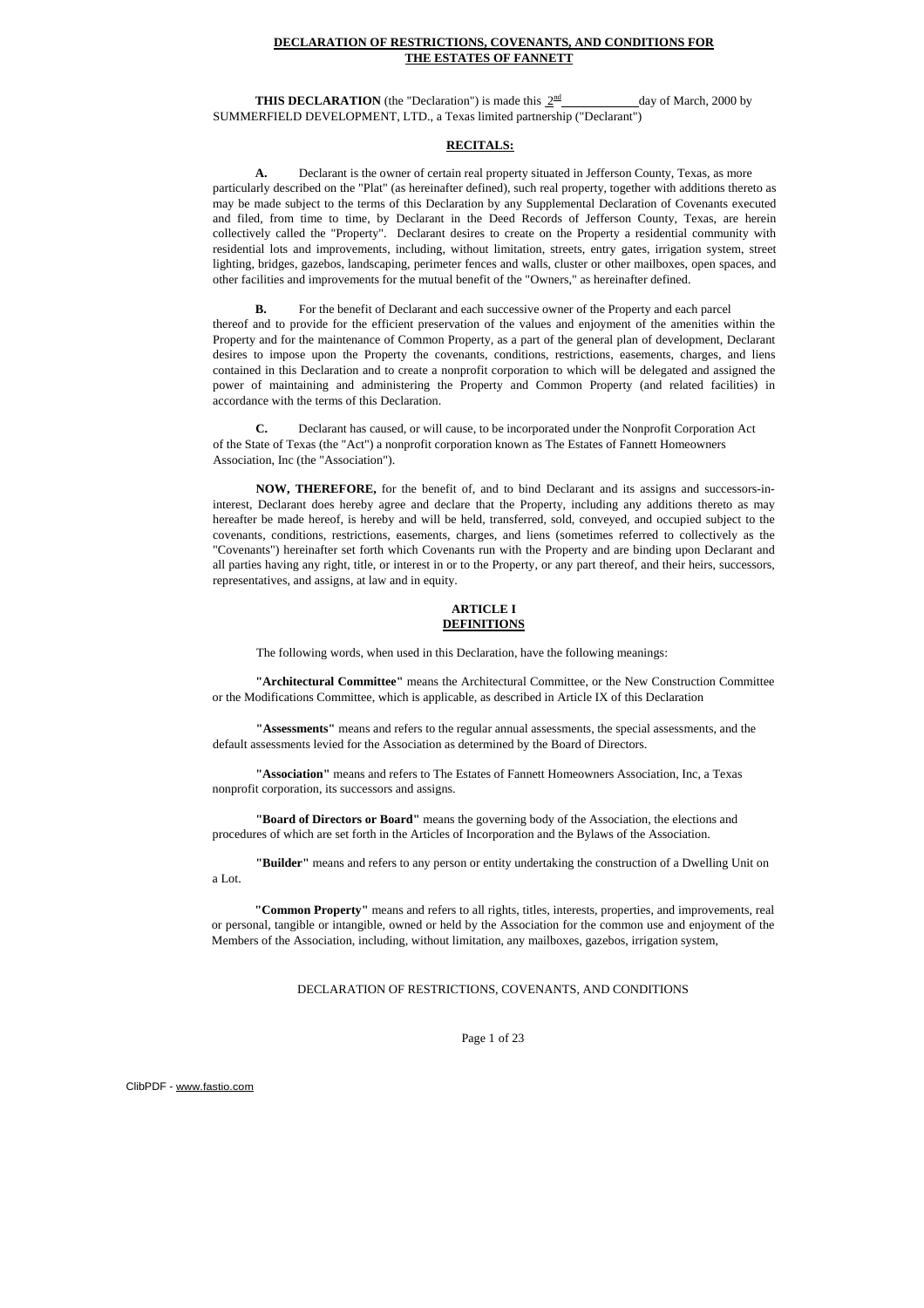easements, restricted reserves, perimeter fences, walls, securitized entry gates, landscaping, and monument signs.

**"Declarant"** means and refers to Summerfield Development, Ltd. and its successors and assigns.

**"Dwelling Unit"** means and refers to any building or portion of a building situated upon the Property which is designated and intended for use and occupancy as a residence by a single person, a couple, a family, or a permitted family-size group of persons.

**"Institutional Mortgage"** means a mortgage or deed of trust creating a first lien on a Lot which is held by a third party institutional lender.

**"Lot" or "Lots"** means, with respect to any property for which a subdivision map or plat (including the Plat) has been recorded in the Map or Plat Records of Jefferson County, Texas, each lot shown on such recorded subdivision map or plat which is or is to be improved with a Dwelling Unit.

**"MC"** refers to the Modifications Committee as described in Article IX of the Declaration.

**"Member"** means and refers to each Owner as provided herein in Article II of this Declaration.

**"NCC"** means and refers to the New Construction Committee as described in Article IX.

**"Owner(s)"** means and refers to the record owner (including Builders), whether one or more persons or entities, of the fee simple title of any Lot but, not withstanding any applicable theory of mortgages or other security devices, does not mean or refer to any mortgagee or trustee under a mortgage or deed of trust unless and until such mortgagee or trustee has acquired title pursuant to foreclosure or any conveyance in lieu of foreclosure.

**"Plat"** means that plat of the Property filed in the Map or Plat Records of Jefferson County, Texas, under Jefferson County Clerk's File No 9807617.

**"Property"** has the meaning given to it in paragraph "A" of the introductory statement above.

**"Resident"** means and refers to each person (not otherwise an Owner or Member) authorized by an Owner to reside within such Owner's Dwelling Unit.

**"Two-Thirds Member Vote"** means the approval of two-thirds ( ) of all Members (regardless of class) entitled to vote who either (i) are voting in person or by proxy at a meeting duly called for this purpose and at which necessary quorum exists, or (ii) execute a written consent in lieu of a meeting for such purpose.

#### **ARTICLE II MEMBERSHIP AND VOTING RIGHTS IN THE ASSOCIATION: ADDITIONS TO THE PROPERTY**

**2.01** Membership Each and every Owner automatically is and must remain a Member of the Association, subject to the terms of this Declaration, the Articles of Incorporation, and the Bylaws of the Association and the Association's rules and regulations Membership of an Owner in the Association is appurtenant to and may not be separated from the interest of such Owner in and to a Lot. Ownership of a Lot is the sole qualification for being a Member, provided, however, a Member's privileges in the Common Property may be regulated or suspended as provided in this Declaration, the Bylaws of the Association, and/or the Association's rules and regulations. Any person or entity that holds an interest in and to a Lot merely as security for the performance of an obligation can not be a Member until such time as the holder or its successor acquires title to the Lot through foreclosure or conveyance in lieu thereof.

**2.02** Transfer Membership of an Owner in the Association may not be severed from or in any way transferred, pledged, mortgaged, or alienated except upon the sale or assignment of said Owner's interest in a Lot and then only to the purchaser or assignee as the new Owner thereof. Such membership can not be severed by the encumbrance by an Owner of a Lot. Any attempt to make a prohibited severance, transfer, pledge, mortgage, or alienation shall be void and of no further force or effect. Owners shall notify the Association of any transfer of the fee title to a Lot. Such transfer automatically operates to transfer the membership to the new Owner thereof. In the event an Owner fails or refuses to provide written evidence of transfer of the membership in the Association registered in such Owner's name to the transferee of such Owner's interest in a Lot, the Association shall have the right to record the transfer upon the books and records of the Association.

#### DECLARATION OF RESTRICTIONS, COVENANTS, AND CONDITIONS

Page 2 of 23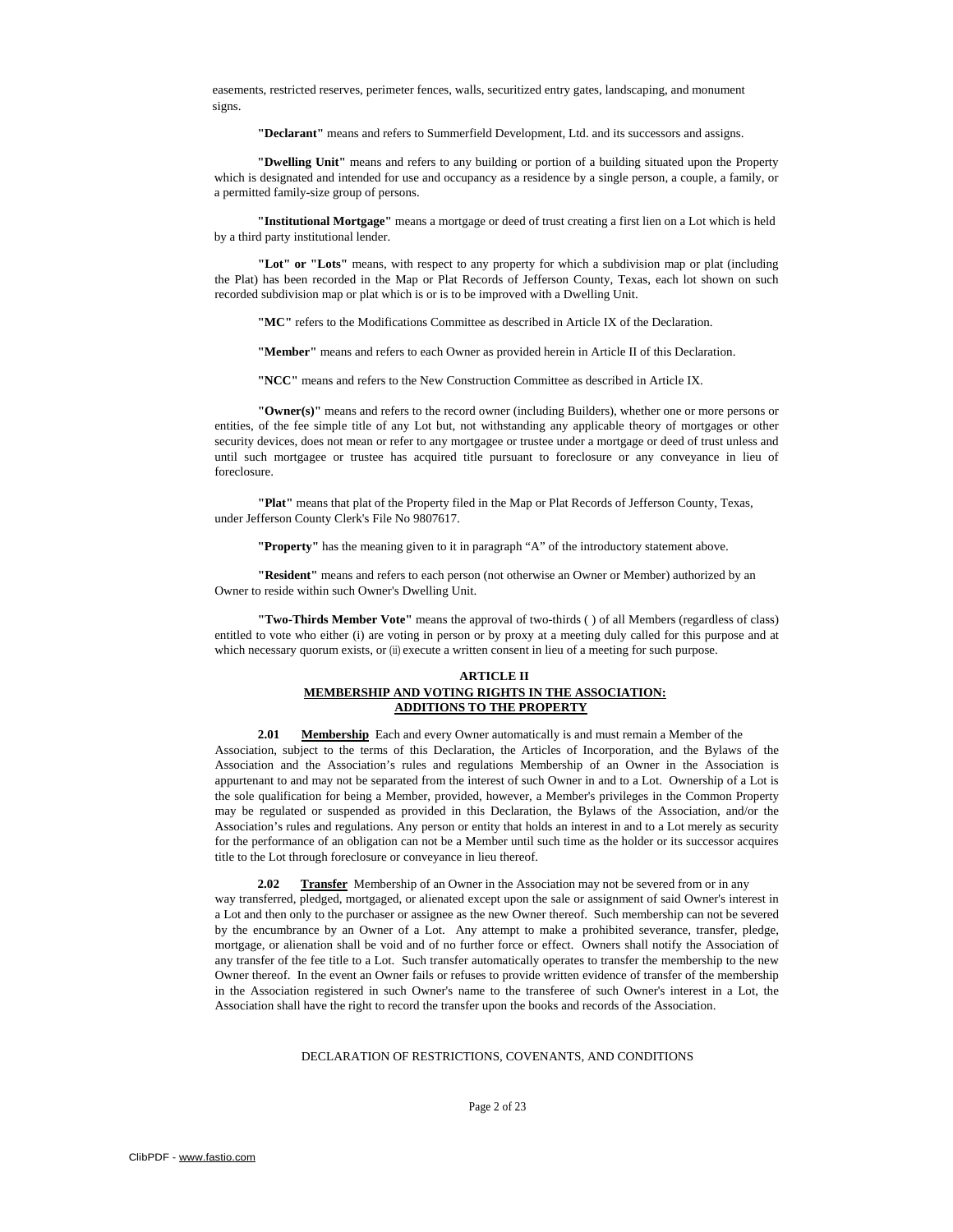**2.03 Classes of Membership** The Association has two classes of voting membership:

**CLASS A.** Class A Members are all Members with the exception of Declarant. Class A Members are entitled to one (1) vote for each Lot in which they hold the interest required for membership. When more than one (1) person or entity holds such interest or interests in any Lot, all such parties are Members, and the vote for such Lot may be exercised as they, among themselves, determine, but in no event can more than one (1) vote be cast with respect to any such Lot.

**CLASS B.** The Class B Member is the Declarant. The Class B Member is entitled to five (5) votes for each Lot owned by the Class B Member. However, at such times as the total number of Lots owned by the Class A Members equals or exceeds five (5) times the total number of Lots owned by the Class B Member, the Class B Member is, during the time such equality or excess continues, entitled to only one (1) vote for every Lot owned by it.

**2.04. Additions to the Property** Additional tracts of land, together with the improvements situated thereon, may become subject to this Declaration and added to the Property in any of the following manners:

**(a)** Declarant may, without the consent of any Owner and at its sole option, at any time and from time to time within ten (10) years from the date or recordation of this Declaration, add to the Property and to the concept of this Declaration, all or any portion of any other real property (the "Additional Property"), by filing of record, one or more Supplemental Declarations of Covenants, Conditions, and Restrictions, which extends the coverage and/or concept of the covenants, conditions, and restrictions of this Declaration to such property. Any such Supplement Declaration may contain such complementary additions and modifications of the covenants, conditions, and restrictions contained in this Declaration as may be necessary to reflect the different character, if any, of the added Property and as are not inconsistent with the concept of this Declaration. In no event, however, shall such Supplemental Declaration modify or add to the covenants established by this Declaration for the Property existing prior to the filing of any such Supplemental Declaration unless such modifications and additions are approved by a Two-Third Member vote. Declarant may make any such addition even though at the time such addition is made Declarant is not the Owner of any portion of the Property. Each Supplemental Declaration shall designate the number of separate plots or tracts comprising the Additional Property which are to constitute lots, and each such separate plot or tract shall constitute a "Lot" within the meaning of this Declaration. All or any part of the Additional Property and improvements located thereon owned by Declarant or any interest held by Declarant in the Property may be conveyed, transferred, or assigned to the Association and designated as Common Property by the Declarant at its sole discretion and without the approval, assent, or vote of the Association or of its Members, provided that any property so conveyed must be free and clear of any and all mechanics' and materialmens' liens and that all taxes and governmental assessments against any such property which are then due and payable have been paid prior to the date of such conveyance. Notwithstanding any other provision hereof, nothing contained herein shall be deemed to require Declarant to add any Additional Property to the Property. Moreover, Declarant reserves the right to subject any Additional Property or any part thereof to the plan or one or more separate declarations of covenants, conditions, and restrictions which subjects the real property to the functions, powers, and jurisdiction of an association or other entity with powers and obligations similar to the Association and which may or may not be subject to the provisions of this Declaration.

**(b)** The annexations of Additional Property authorized by this Declaration can be accomplished by Declarant executing and filing of record in the office of the County Clerk of Jefferson County, Texas, a Supplemental Declaration or similar instrument, with respect to any Additional Property which shall extend the plan of this Declaration to such real property. Any such Supplemental Declaration contemplated above may contain such additions, deletions, and/or tax modifications of the covenants, conditions, restrictions, easements, liens, and charges contained in this Declaration as may be necessary to reflect the different character, if any, of such Additional Property and as are not substantially inconsistent with the plan of this Declaration. In no event, however, sha1l any such of the covenants, conditions, restrictions, easements, liens and charges contained in this Declaration as may be necessary to reflect the different character, if any, of such Additional Property and as are not substantially inconsistent with the plan of this Declaration. In no event, however, shall any such Supplemental Declaration, or any merger or consolidation revoke, modify, or add to the covenants, conditions, restrictions, easements, liens, or charges established by this Declaration, as same relate to and affect that portion of the Property previously subject to this Declaration. Further, the method of determining Assessments for the Additional Property shall not result in an Assessment substantially less than that affecting the Property unless such Additional Property and the Owners thereof do not enjoy substantially all of the benefits enjoyed by Owners of other Property previously subject to this Declaration. Any annexation, merger, or consolidation

#### DECLARATION OF RESTRICTIONS, COVENANTS, AND CONDITIONS

## Page 3 of 23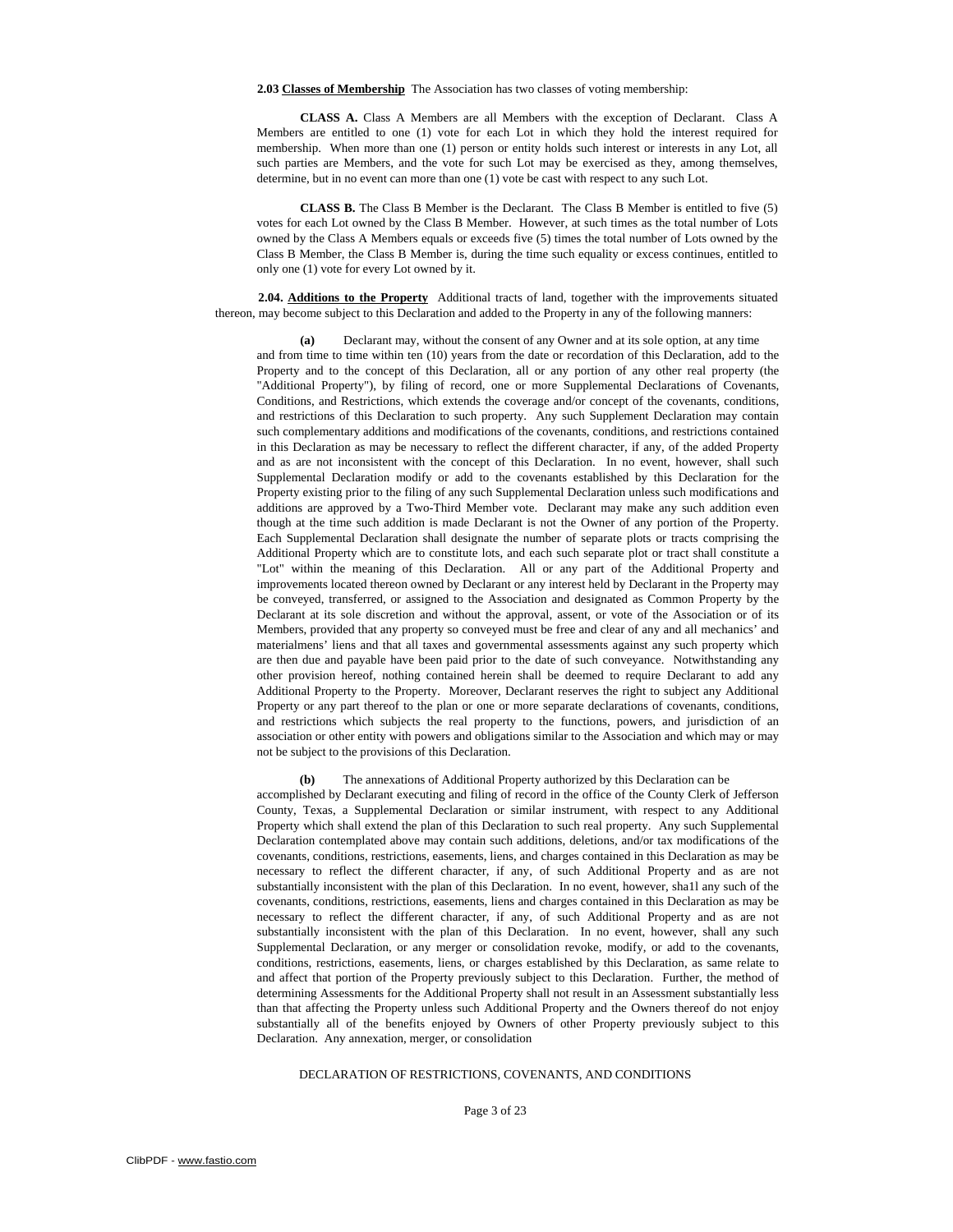made pursuant to this Declaration, when made, automatically extends the functions, powers, and jurisdiction of the Association to the real property so added. Upon the filing of any Supplemental Declaration, each Owner of a Lot within the portion of the Additional Property added to the Property (other than Declarant) shall become a Class A Member, as herein defined, and becomes liable for assessments as provided for herein. Declarant shall continue to be the Class B Member with the number of votes per Lot (including any new Lots added pursuant to a Supplemental Declaration) as provided for in this Article II.

**(c)** Upon written approval by a Two- Thirds Member Vote, the owner of any property who desires to add it to the concept of this Declaration and to subject it to the jurisdiction of the Association, may file of record a Supplemental Declaration of Covenants, Conditions, and Restrictions as described in paragraph (a) of this Article. Any additions made pursuant to paragraphs (a), (b), or (c) of this Section 2.04, when made, automatically extends the jurisdiction, functions, duties, and membership of the Association to the Property added. Upon acceptance in writing by the Association following approval by a Two-Thirds Member Vote, any person may convey, transfer, or assign real property, improvements located thereon, or an interest therein to the Association and designate the same as Common Property.

**(d)** Declarant or the Association, upon the written approval or assent of sixty-seven percent (67%) of the outstanding votes of Members, has the right and option to cause the Association to merge or consolidate with any similar association or associations. Upon a merger or consolidation of the Association with another association, the Property, rights, and obligations of the Association, may, by operation of law or otherwise, be transferred to the surviving or consolidated association or, alternatively, the Property, rights, and obligations of another association may, by operation of law or otherwise, be added to the Property, rights, and obligations of the Association as a surviving corporation pursuant to a merger. The surviving or consolidated association shall administer the covenants, conditions, restrictions, easements, liens, and charges established by this Association within the Property, together with the Covenants established upon any other real property as one plan.

#### **ARTICLE III PROPERTY RIGHTS IN THE COMMON PROPERTY**

**3.01 Members' Easements of Enjoyment** Subject to the provisions of Section 3.03 of this Article, every Member and every Resident has a right and easement of use and enjoyment in and to the Common Property and such easement is an appurtenance to the Property and passes with the title to every Lot, provided, however, such easement does not give such person the right to make alterations, additions, or improvements to the Common Property.

**3.02 Title to the Common Property** The Declarant shall convey to the Association, by Special Warranty Deed, fee simple title to the Common Property, or in the case where easements constitute part of the Common Property, Declarant shall assign and transfer such easements to the Association; in each case free and clear of all encumbrances and liens, other than the lien of current taxes and assessments not in default, utility easements, pipelines, setback lines, mineral interests, and other matters filed in the public records of Jefferson County, Texas.

**3.03 Extent of Members' Easement** The rights and easements of enjoyment created hereby are subject to the following:

**(a)** The right of the Association to prescribe regulations governing the use, operation, and maintenance of the Common Property (including limiting the number of guests of Members);

**(b)** Following the approval by a Two-Thirds Member Vote, the right of the Association, in accordance with its Articles, to borrow money for the purpose of improving the Common Property and facilities and in aid thereof to mortgage the Common Property;

**(c)** The right of the Association to take such steps as are reasonably necessary to protect the Common Property against foreclosure;

The right of the Association, as may be also provided in its Bylaws, to suspend the voting rights of any Member and to suspend the right of any individual to use any of the Common Property for any period during which any assessment against a Lot owned by such Member or resided upon by such individual remains unpaid, and for any period not to exceed sixty (60) days for an infraction of its rules and regulations;

# DECLARATION OF RESTRICTIONS, COVENANTS, AND CONDITIONS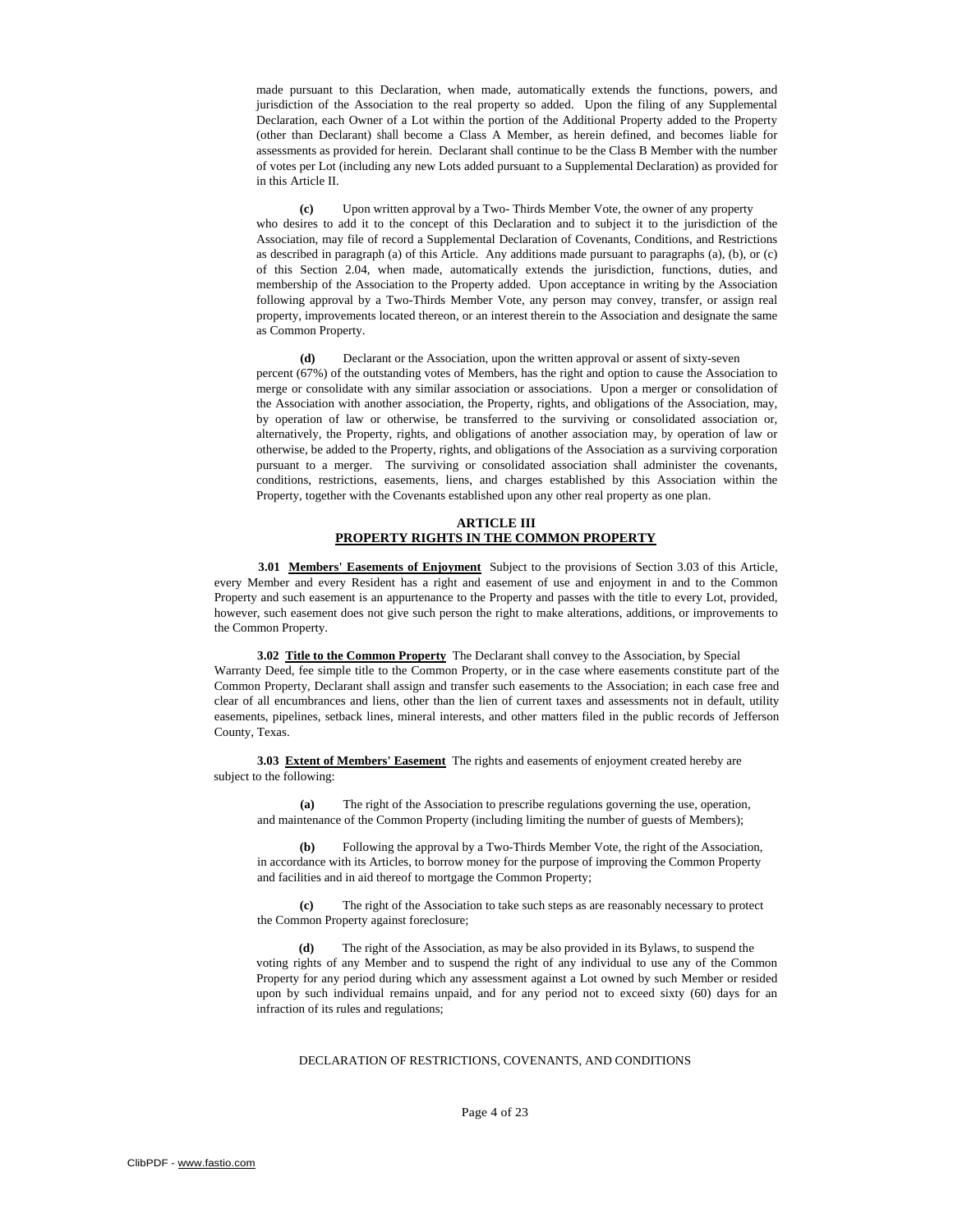**(e)** The right of the Association to charge reasonable admission and other fees for the use of recreational facilities (if any) on the Common Property; and

**(f)** Following approval by a Two-Thirds Member Vote, the right of the Association to dedicate or transfer all or any part of the Common Property to any public agency, authority, or utility for such purposes and upon such conditions as the Board of Directors of the Association may determine.

### **ARTICLE IV COVENANT FOR MAINTENANCE ASSESSMENTS**

**4.01 Creation of the Lien and Personal Obligation for Assessments** Declarant, for each Lot owned by it within the Property, hereby covenants and agrees, and each purchaser of a Lot (by acceptance of a deed therefor, whether or not it is so expressed in any such deed or other conveyance), for each Lot owned by any such Owner, hereby covenants and agrees to pay to the Association (or to a mortgage company or other collection agency designated by the Association) (a) annual assessments or charges, to be paid in installments as the Board of Directors of the Association may elect, (b) special assessments for capital expenditures, such assessments to be fixed, established, and collected from time to time as hereinafter provided, and (c) default assessments which may by assessed against an individual Owner to reimburse the Association for extra maintenance and repair costs incurred as a result of the willful or negligent acts or omissions of such Owner, or the Owner's family, agents, guests, and invitees, such default assessments to be fixed, established, and collected from time to time as hereinafter provided. The regular annual assessments, special assessments, and default assessments, together with such interest thereon and costs of collection thereof as hereinafter provided (collectively "Assessments"), shall be a charge and continuing lien upon each Lot against each such Assessment is made. Each such Assessment, together with such interest thereon and costs of collection thereof, as hereinafter provided, also are considered the continuing personal obligation of the person who was the Owner of such Lot at the time when the Assessment became due. The annual assessments are payable as provided in this Article IV.

**4.02 Purpose of Assessments** The Assessments levied by the Association are to be used (i) for

the purpose of promoting the recreation, health, safety, and welfare of the residents of the Property, and in particular for the improvement and maintenance of private streets, jogging paths, walkways, recreation and landscaped areas or other property, services and facilities devoted to this purpose and directly related to the use and enjoyment of the Common Property including, but not limited to, the payment of taxes on and insurance in connection with the Common Property and the repair, replacement, and additions thereto; (ii) for paying the cost of labor, equipment (including the expense of leasing any equipment) and materials required for, and management and supervision of, the Common Property; (iii) for carrying out the duties of the Board of Directors of the Association as set forth in Article V hereafter, including, but not limited to, the payment by the Association of all assessments and charges payable in connection with electricity, gas, sewer, water, and garbage pick-up services, and the installation, maintenance, and operation of lighting for the Common Property, (iv) for paying the cost of maintenance of all perimeter fences, securitized access gates and facilities, landscaping and monument sign(s) for the Property, and (v) for carrying out the purpose of the Association as stated in its Articles of Incorporation. The Board may at any time ratably increase or decrease the amount of the annual assessments in accordance with this Declaration to such level as is reasonably necessary in the judgment of the Board to cover obligations of the Association under this Declaration, including maintenance of reasonable cash reserves. The Board is obligated to maintain assessments at a level sufficient to enable payment of all costs which are the Association's obligation.

## **4.03 Basis and Amount of Assessments**

**(a)** Until the year beginning January 1, 2000, the maximum annual assessment shall be FOUR HUNDRED DOLLARS (\$400.00) for each Lot not owned by Declarant, and an amount equal to not more than twenty-five percent (25%) of such annual assessment for each Lot owned by Declarant at the time of each such annual assessment. Any Builder shall pay an amount equal to fifty percent (50%) of the annual assessment. The Board of Directors may fix the annual assessment at any amount less than such maximum. A Two-Thirds Member Vote may fix the annual assessment at any amount more than such maximum if the costs and expenses of operating the Association for the year 2000 are reasonably projected by Declarant to require such adjustment to cover such costs and expenses.

**(b)** Beginning January 1, 2000, and each year thereafter, the maximum annual assessment for the following year shall be set at the annual meeting of the Board. The maximum assessment for each Lot owned by Declarant, at the time of annual assessment, shall be an amount equal to twenty-five percent (25%) of the maximum amount assessed against each Lot owned by Members other than Declarant or Builder, unless a Lot owned by Declarant is improved with a

# DECLARATION OF RESTRICTIONS, COVENANTS, AND CONDITIONS

Page 5 of 23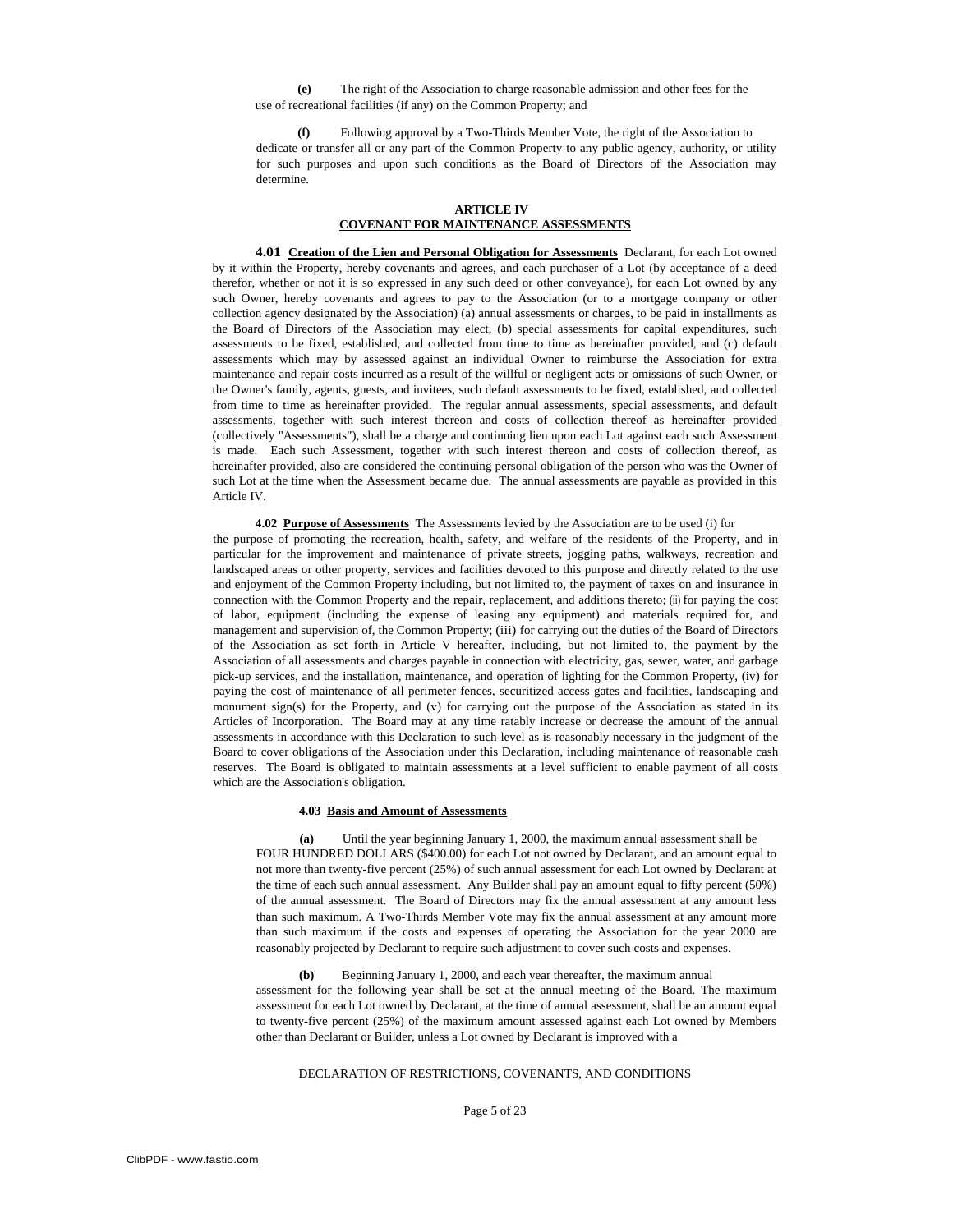Dwelling Unit that is occupied, in which event the maximum assessment for such Lot shall be an amount equal to the maximum amount assessed against each Lot owned by other Members. The maximum annual assessment for each Lot owned by a Builder at the time of annual assessment shall be an amount equal to fifty percent (50%) of the maximum amount assessed against each Lot owned by Members other than Declarant or Builder, unless a Lot owned by a Builder is improved with a Dwelling Unit that is occupied, in which event the maximum assessment for such Lot shall be an amount equal to the maximum amount assessed against each Lot owned by other Members.

**(c)** Provided that the Board has received approval by a Two-Thirds Member Vote, the maximum annual assessment for each Lot may exceed the maximum amounts set forth in Section 4.03 (a) or (b) above, but will commence on June  $1<sup>st</sup>$  of the year following the vote.

**4.04 Special Assessments for Capital Improvements** In addition to the annual Assessments authorized by Section 4.03 above, in any year the Association may levy in any year a special Assessment, applicable to that year only, for the purpose of defraying, in whole or in part, the costs of any construction or reconstruction, unexpected repair or replacement of any capital improvement upon the Common Property, including the necessary fixtures and personal property thereto, provided that any such Assessment for capital improvements must be approved by a Two-Thirds Member Vote.

**4.05 Date of Commencement of Assessments' Due Date** The annual assessments provided for herein shall commence of the earlier of (i) the 1<sup>st</sup> day of January, 2000, or (ii) when the first resident/purchaser of a Lot/Dwelling Unit actually closes the purchase of such Lot/Dwelling Unit from a Declarant. The first annual assessment shall be made for the balance of the concerned year. The amount of the annual assessment levied for the balance of the first year of assessment shall be an amount which bears the same relationship to the annual assessments as the remaining number of months in that year bear to twelve. The due date or dates, if it is to be paid in installments, of any special assessments under Section 4.04 or of any default assessment under Section 4.01, shall be fixed in the respective resolution authorizing such assessment. Unless otherwise noted in a resolution, the due date for all annual assessments shall be January  $1<sup>st</sup>$  of the calendar year. Notwithstanding anything contained in the contrary in this section, it is hereby understood that the Board of Directors of the Association shall have the right to establish a payment date and payment period that is different from the monthly payment date provided herein.

#### **4.06 Duties of the Board with Respect to Assessments**

**(a)** The Board shall fix the date of commencement and the amount of the Assessment against each Lot for each Assessment period at least thirty (30) days in advance of such date or period and shall, at that time, prepare a roster of the Lots and Assessments applicable thereto which shall be kept in the office of the Association and shall be open to inspection by any Owner.

**(b)** Written notice of the Assessment shall thereupon be delivered or mailed to every Owner subject thereto.

**(c)** The Board shall, upon an Owner's written request and payment of any reasonable fee previously set by the Board, furnish to any Owner liable for each Assessment a certificate in writing signed by an officer of the Association setting forth whether or not such Assessment has been paid. Each such certificate shall be conclusive evidence of payment of any Assessment therein stated to have been paid. A reasonable charge may be made by the Board for the issuance of such certificates.

# **4.07 Effect of Non-Payment of Assessment, The Personal Obligation of the Owner, the Lien. Remedies of Association.**

**(a)** If any Assessment or any part thereof is not paid on the date(s) when due (being the dates specified by the Board), then the unpaid amount of such Assessment shall become delinquent and shall, together with such interest thereon and the costs of collection thereof as hereinafter provided, be a continuing lien (the "Lien") on the Lot of the non-paying Owner which shall bind such Lot in the hands of the then Owner, his heirs, executors, devisees, personal representatives, and assigns. The personal obligation of the then Owner to pay such Assessment, however, shall remain his personal obligation and shall not pass to his successors in title unless expressly assumed by them. Any assumption of the obligation to pay an Assessment by a successor in title shall not relieve the prior Owner of his personal obligation to pay such Assessment. The lien for unpaid Assessments shall be unaffected by any sale or assignment of a Lot and shall continue in full force and effect. No Owner may waive or otherwise escape liability for the Assessments provided herein by non-use of the Common Property or abandonment of his Lot.

### DECLARATION OF RESTRICTIONS, COVENANTS, AND CONDITIONS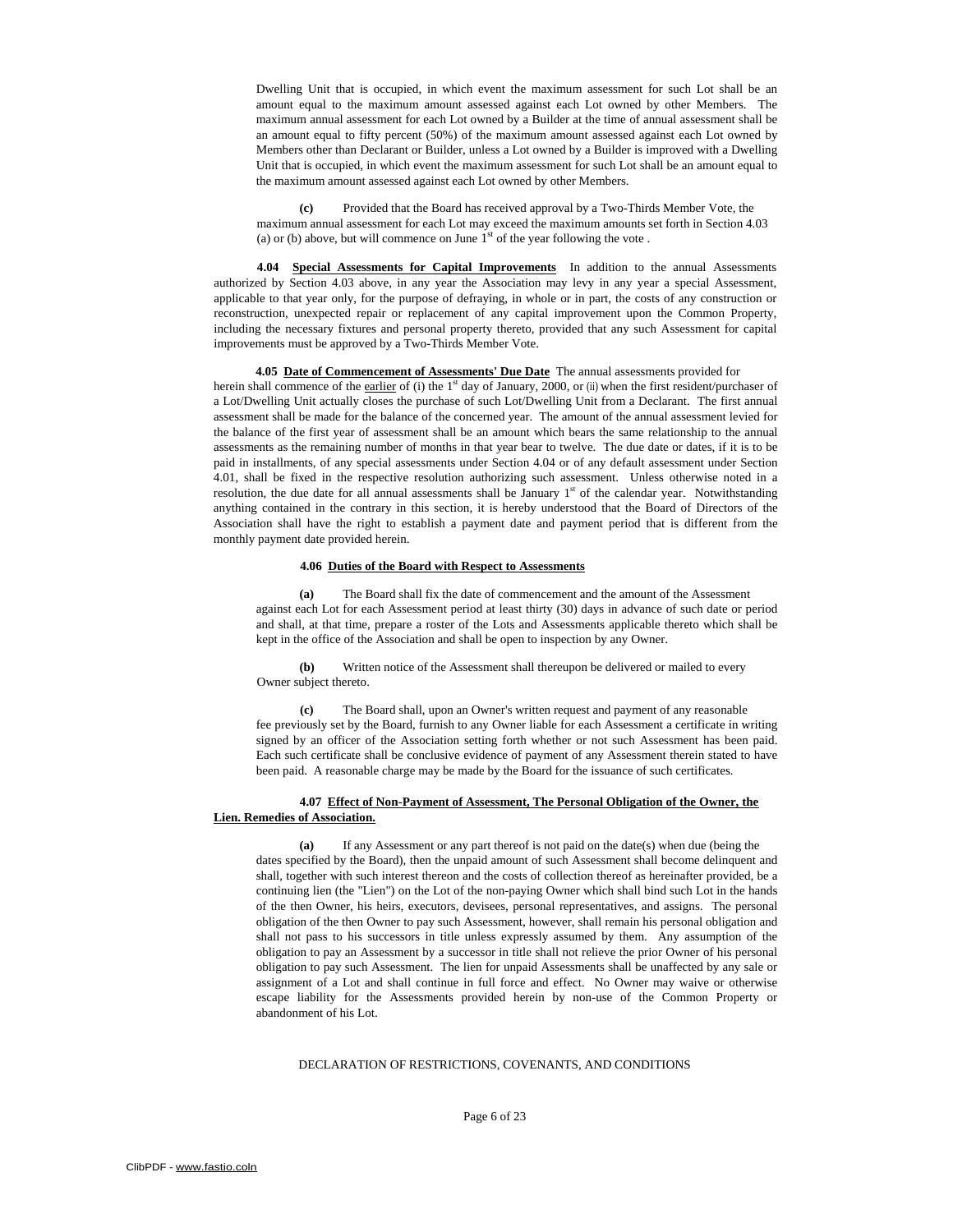**(b)** In furtherance of the Lien provided in Section 4.07 (a), and to secure the full and timely payment of all Assessments and other amounts payable by each Owner hereunder, each Owner, by his acceptance of a deed or other conveyance of the Lot and regardless of whether or not such deed or other conveyance expressly contains such a provision, does hereby grant and convey unto the President (from time to time) of the Board of Directors (or its designated representative) in trust as Trustee (the "Trustee"), for the benefit of the Association, the Lot(s) owned by such Owner, subject to all easements and other encumbrances affecting such Lot; provided, that each such grant shall be subordinated to the lien of any mortgage or deed of trust only to the extent provided in Section 4.08; and for these purposes the provisions of this Section 4.07 (b) shall be deemed to have created a deed of trust (the "Deed of Trust") lien covering all of the Lots with a power of sale granted to the Trustee in accordance with the provisions of Chapter 51 of the Texas Property Code (the "Code'') and as it may be amended from time to time. The Deed of Trust created hereby shall be upon the same terms and conditions, and shall provide to the Association all of the rights, benefits and privileges of the Deed of Trust promulgated by the State Bar of Texas for use by lawyers, and all amendments, modifications, and substitutions thereof, which form is hereby incorporated by reference for all purposes hereof. The Association, acting through its president or any vice president, shall have the right in its sole discretion at any time, and from time to time, to appoint in writing a substitute or successor trustee-representative who shall succeed to all rights and responsibilities of the then acting Trustee.

**(c)** Without limitation of the remedies available to the Association and to the other Owners upon the occurrence of a default by any Owner in the payment of any Assessment or other amount due and payable hereunder, the Association may, at its election and by and through the Trustee, sell or offer for sale the Lot owned by the defaulting Owner to the highest bidder for cash at public auction in accordance with the provisions of the Code. The Association may, at its option, accomplish such foreclosure sale in such manner as permitted or required by the Code or by any other present or subsequent laws relating to the same. After the sale of any Lot in accordance with the provisions of this Section 4.07 (c), the Owner of such Lot shall be divested of any and all interests and claims thereto, and the proceeds of any such sale shall be applied in the following order of priority (i) to the payment of the costs and expenses of taking possession of the Lot, (ii) to the payment of reasonable Trustee's fees, (iii) to the payment of costs of advertisement and sale, (iv) to the payment of all unpaid Assessments and other amounts payable by such Owner to the Association hereunder, and (v) to the defaulting Owner or to any other party entitled thereto. The Association shall have the right to be credited on the amount of its bid therefore all of the Assessment due and owing by the defaulting Owner to the Association as of this date of such sale.

**(d)** If any Assessment or part thereof is not paid within thirty (30) days after the delinquency date, the unpaid amount of such Assessment shall bear interest from the date of delinquency at the lesser of eighteen percent (18%) per annum or the maximum legal rate of interest then prevailing and the Association may, at its election, bring an action at law against the Owner personally obligated to pay the same in order to enforce payment and/or to foreclose the lien against the property subject thereto. There shall be added to the amount of such Assessment the costs of preparing and filing the complaint (including reasonable attorney's fees) in such action, and in the event a judgment is obtained, such judgment shall include interest on the Assessment as above provided and a reasonable attorney's fee to be fixed by the court, together with the costs of the action.

**4.08 Subordination of the Lien to Mortgages** The lien securing the payment of the Assessments and other obligations provided for herein shall be superior to any and all other charges, liens, or encumbrances which may hereafter in any manner arise or be imposed upon any Lot whether arising from or imposed by judgment or decree or by any agreement, contract, mortgage, or other instrument, except for:

**(a)** Bona fide mortgage or deed of trusts liens for purchase and/or home improvement loan (and refinances thereof) purposes placed upon a Lot, including, without limitation, Institutional Mortgages, in which event the Association's lien shall automatically become subordinate and inferior to such first lien,

**(b)** Liens for ad valorem taxes or other public charges as are by applicable law made superior to the Association's liens; and

**(c)** Such other liens about which the Board may, in the exercise of its reasonable discretion, elect to voluntarily subordinate the Association's lien;

provided, however, such subordination shall apply only to the Assessments which have been due and payable prior to the foreclosure sale (whether public or private) of such Lot pursuant to the terms and conditions of

DECLARATION OF RESTRICTIONS, COVENANTS, AND CONDITIONS

Page 7 of 23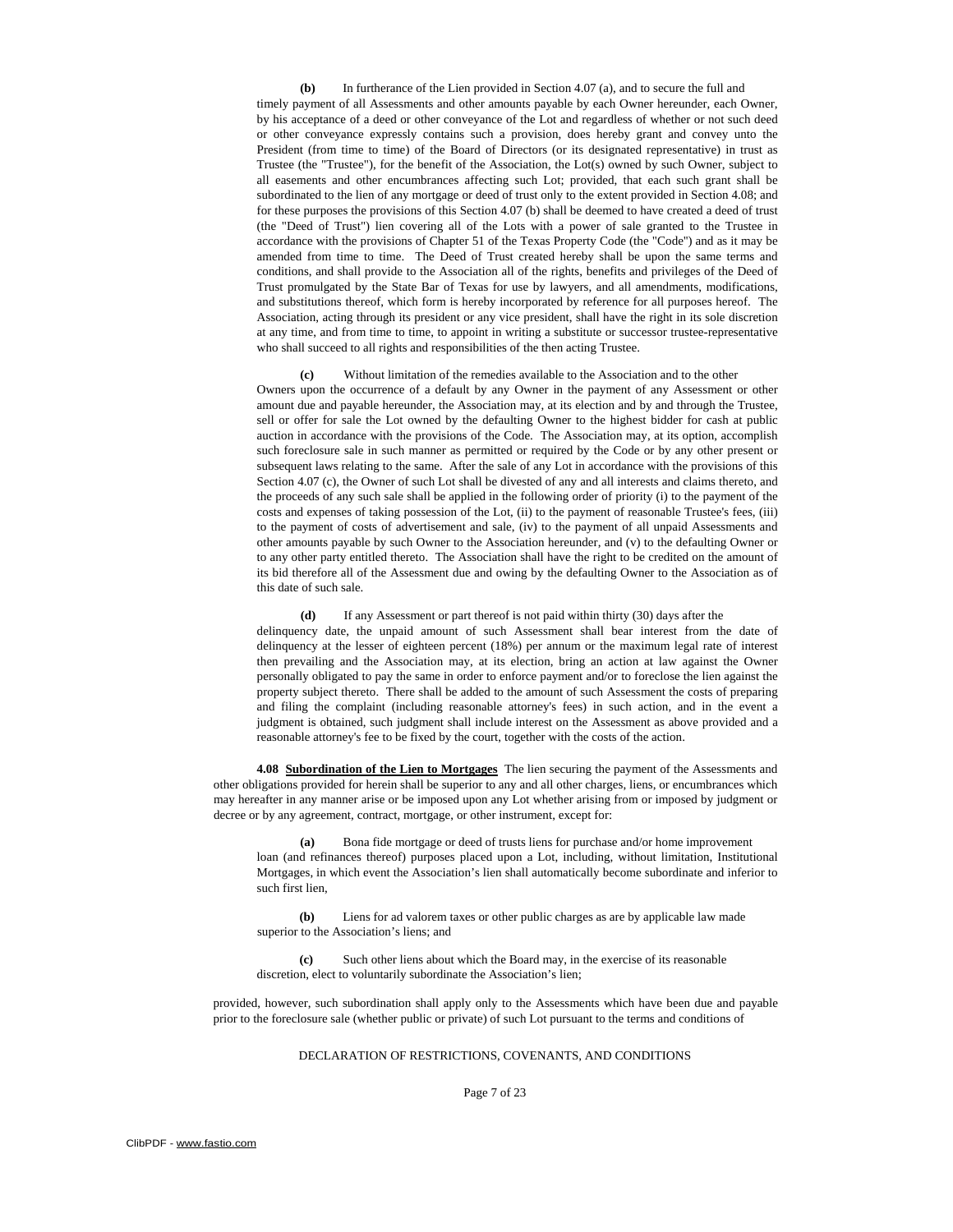any such first mortgage or deed of trust or tax lien. Such sale shall not relieve such Lot and its Owner from liability for the amount of any Assessment thereafter becoming due nor from the lien of any such subsequent Assessment. Furthermore, such subordination shall not apply where the first mortgage or deed of trust or tax lien is used as a device, scheme or artifice to evade the obligation to pay Assessments and/or to hinder the Association in performing its function hereunder.

**4.09 Exempt Property** The following property subject to this Declaration shall be exempt from the Assessments, charge, and lien created herein:

**(a)** public use; All Property dedicated to and accepted by the local public authority and devoted to

**(b )**  All Common Property.

**4.10 Omission of Assessments** The omission of the Board, before the expiration of any year, to fix the assessments hereunder for that or the next year, shall not be deemed a waiver or modification in any respect of the provisions, or any installment thereof for that or any subsequent year, but the assessment fixed for the preceding year shall continue until a new assessment is fixed by the Board.

#### **ARTICLE V GENERAL POWERS AND DUTIES OF BOARD OF DIRECTORS OF THE ASSOCIATION**

#### **5.01 Power and Duties**

**(a)** The Board, for the benefit of the Property and the Owners, shall provide, and shall pay for out of Assessments, to the extent appropriate, the following:

**(i)** Care, preservation, and maintenance of the Common Property, including, without limitation, the purchase and upkeep of any desired personal property used in connection with the maintenance of the Common Property, maintenance of grounds, including care and replacement of trees, shrubs, and grass, lighting systems, and any installed sprinkler systems on the Common Property, the maintenance of all entry monuments, and payments of utility usage charges and taxes, assessments, and other charges properly assessed against the Common Property, provided, however, in the event the need for maintenance or repair is caused through the willful or negligent act of any Owner, the Owner's family, a Resident, or any of their respective guests or invitees, the cost of such maintenance or repairs shall be added to and become a part of the Assessment attributable to such Owner's respective Lot(s);

**(ii)** The services of a person or firm to manage the Association or any separate portion thereof, to the extent deemed advisable by the Board, and the services of such other personnel as the Board shall determine to be necessary or proper for the operation of the Association, whether such personnel are employed directly by the Board or by the manager;

**(iii)** Legal and accounting services;

**(iv)** If deemed appropriate by the Board, a policy or policies of insurance insuring the Association and the Board against any liability to the public or to the Owners (and/or invitees, guests, or tenants), incidents to the operation of the Association, in an amount not less than \$250,000 to indemnify against the claim of one person, \$500,000 against the claims of two or more persons in any one occurrence, which policy or policies shall contain an endorsement providing that the rights of the named insured shall not be prejudiced with respect to actions against other named insureds;

**(v)** Workers' compensation insurance to the extent necessary to comply with any applicable laws;

**(vi)** Such fidelity bonds as the Board may determine to be advisable;

**(vii)** Any other materials, supplies, insurance, furniture, labor, services, maintenance, repairs, taxes, or assessments (including taxes or assessments assessed against an individual Owner) which the Board is required to obtain or pay for pursuant to the terms

#### DECLARATION OF RESTRICTIONS, COVENANTS, AND CONDITIONS

Page 8 of 23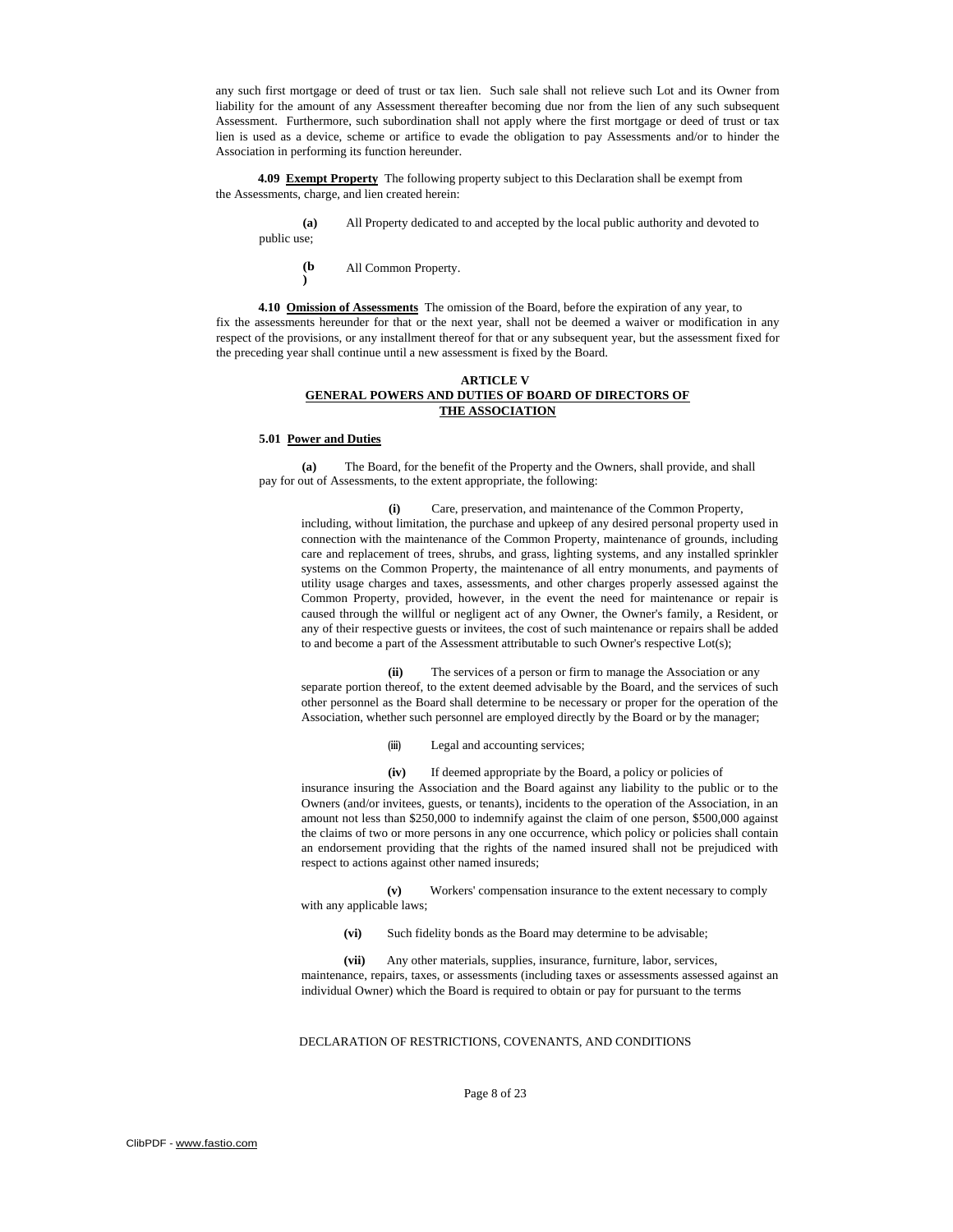of this Declaration or by law or which in its opinion shall be necessary or proper for the operation or protection of the Association or for the enforcement of this Declaration.

> **(b)** The Board shall have the following additional rights, powers, and duties:

**(i)** To execute all replats of the Property and to execute all declarations of ownership for tax assessment purposes with regard to the Common Property on behalf of all Owners;

**(ii)** To borrow funds to pay costs of operation, secured by assignment or pledge of rights against delinquent Owners, if the Board sees fit;

**(iii)** To enter into contracts, maintain one or more bank accounts (granting authority as the Board shall desire to one or more persons to sign checks), and, generally, to have all the powers necessary or incidental to the operation and management of the Association;

**(iv)** To protect or defend the Common Property from loss or damage by suit or otherwise, and to provide adequate reserves for replacements;

**(v)** To make reasonable rules and regulations for the maintenance and protection of the Common Property, and to amend them from time to time, provided that any rule or regulation may be amended or repealed by an instrument in writing signed by a majority of the Members, or, with respect to a rule applicable to less than all of the Property, by a majority of the Members owning Lots in the portions affected;

**(vi)** To make available to each Owner upon written request within sixty (60) days after the end of each year an annual report;

**(vii)** To adjust the amount, collect, and use any insurance proceeds to repair damage or replace lost property, and if proceeds are insufficient to repair damage or replace lost property, to assess the Members in proportionate amounts to cover the deficiency;

**(viii)** To enforce the provisions of this Declaration and any rules made hereunder and to enjoin and seek damages from any Owner for violation of such provision or rules.

**5.02 Board Powers, Exclusive** The Board has the exclusive right to contract for all goods, services, and insurance, payment for which is to be made from the Assessment and the exclusive right and obligation to perform the functions of the Board, except as otherwise provided herein.

**5.03 Rules and Regulations** The Association, through its Board of Directors, may make and enforce reasonable rules and regulations governing the use of the Common Property, which rules and regulations shall be consistent with the rights and duties established by this Declaration. Sanctions for violations of this Declaration, the Bylaws, or such rules and regulations may include reasonable monetary fines, suspension of the right to vote, the right to use any recreational facilities on the Common Property, and the right to hold any office or appointed position in the Association or Committee. In addition, the Association shall have the right to exercise self-help to cure violations, and shall be entitled to suspend any services provided by the Association to any Owner or such Owner's Dwelling Unit in the event that such Owner is more than thirty (30) days delinquent in paying any assessment or other charge due to the Association after written notice of the violation, or for the actual costs to the Association for curing the violation. The Board shall also have the power to seek relief in any court for violations or to abate nuisances. Imposition of sanctions shall be as provided in the Bylaws of the Association.

#### **ARTICLE VI EASEMENTS**

**6.01 Easement Reserved for the Association** The Association has full rights of ingress and egress at all times over and upon each Lot and the Property for the carrying out by the Association of its rights, functions, duties, and obligations hereunder, provided, that any such entry by the Association upon any Lot shall be made with as minimum inconvenience to the Owner as practical, and any damage caused thereby shall be repaired by the Association.

### DECLARATION OF RESTRICTIONS, COVENANTS, AND CONDITIONS

Page 9 of 23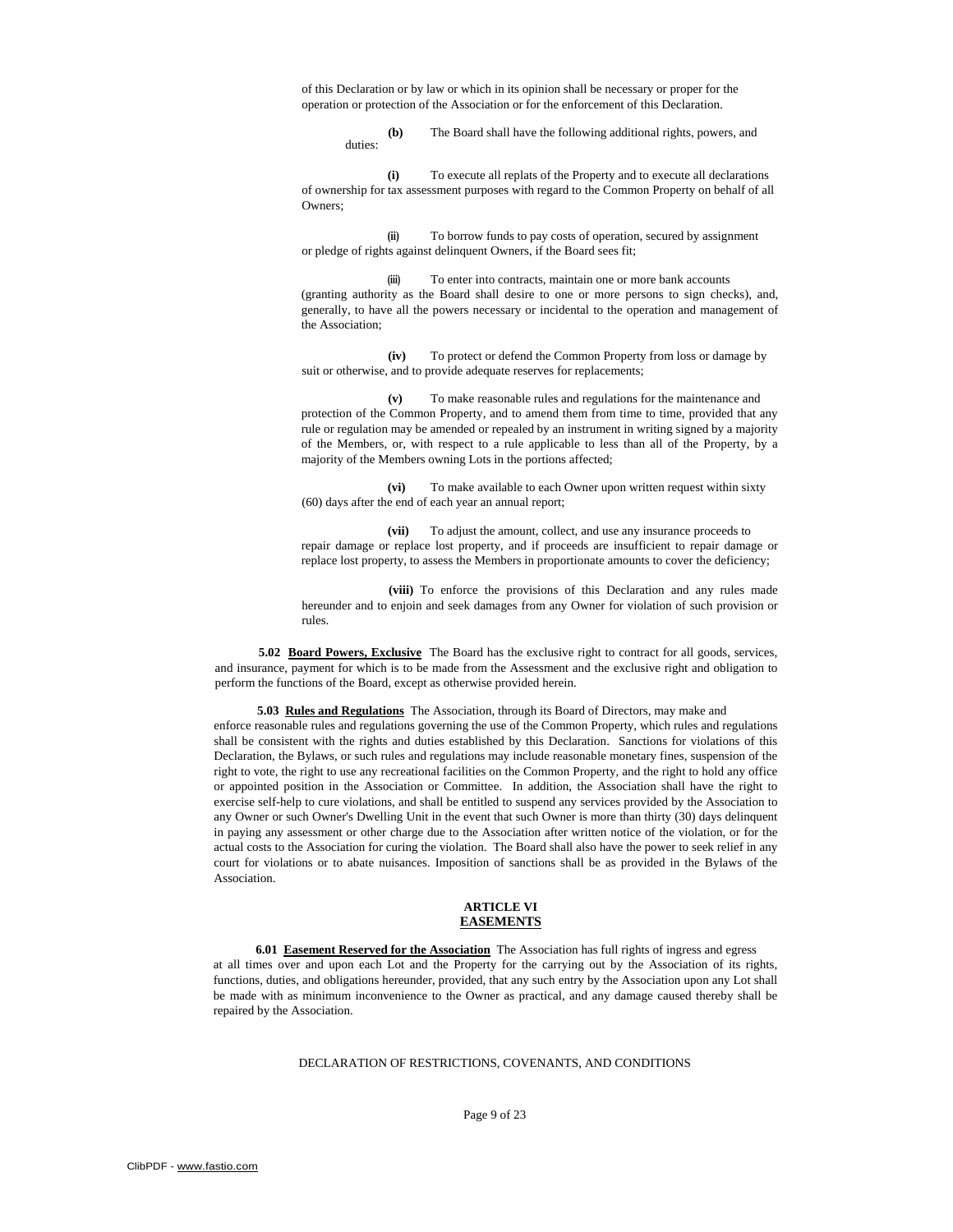**6.02 Easements and Rights Reserved by Each Declarant** Declarant hereby reserves for itself, its successors, and assigns, the right to (i) dedicate streets, walks, maintenance, repair, and replacement of utilities and related facilities, which shall include, but not be limited to, sewer (sanitary and storm), gas, electric, telephone, cable television, and water lines, upon, over, under, and across the Property, as it in its sole discretion deems proper or appropriate. Further, Declarant hereby reserves temporary construction easements for the construction, repair, removal, maintenance, and reconstruction of improvements within the Property, including the right to remove, on a temporary basis, fences, driveways, sprinkler systems, landscaping, and other improvements as shall be reasonably necessary to enable Declarant to complete the development and improvement of the Property; provided that any such improvement removed by Declarant shall be replaced and/or restored, upon completion of the construction activities, to substantially their former condition. All claims for damages, if any, arising out of any such construction or other activities by Declarant are hereby waived by each Owner and the Association.

**6.03 Rights Reserved to Governmental Authorities and Utility Companies** Declarant and any governmental authority having jurisdiction over the property, and any utility company which provides utilities to the Property, has full rights of access at all times over any dedicated easement for the installation, operation, maintenance, repair, or removal of any utility, together with the right to remove any obstruction that may be placed in such easement that would constitute interference with the use of such easement, or with the use, maintenance, operation, or installation of such utility. All claims for damages, if any, arising out of the construction, maintenance, and repair of utilities or on account of temporary or other inconvenience caused hereby are waived by each Owner and the Association. Declarant further reserves the right to alter, redesign, or discontinue any street, avenue, or way shown on the subdivision plat not necessary for ingress or egress to and from an Owner's Lot, subject to the written approval of the applicable government authority, if required.

**6.04 Universal Easement** Each Lot and its Owner is hereby declared to have an easement, and the same is hereby granted to Declarant, over all adjoining Lots and Common Areas for the purpose of accommodating any minor encroachment (other than slab or foundation encroachments which shall not be deemed minor) due to engineering error, errors in original construction, settlement, or shifting of the building, or any other cause. There shall be easements for the maintenance of any minor encroachment, settling or shifting. In the event a structure on any Lot is partially or totally destroyed and then repaired or rebuilt, the Owners of each Lot agree that minor encroachments over adjoining Lots shall be permitted and there shall be easements for the maintenance of any encroachments so long as they exist. Each of the easements referred to in this section shall be deemed to be established upon the recordation of this Declaration and shall be appurtenant to the Lot being serviced and shall pass with each conveyance of said Lot. Notwithstanding the foregoing, in no event shall an easement for encroachment be created in favor of an Owner or Owners if said encroachment occurred due to the willful misconduct of said Owner or Owners.

**6.05 Underground Electric Service** An underground electric distribution system has been installed in the Property, designated herein as "Underground Electric System," which underground service area embraces all the Lots which are platted in the subdivisions at the time of the execution of the agreement between Energy Company ("Company") and Declarant. This electrical distribution system consists of overhead primary feeder circuits constructed on wood or steel poles, single or three phase as well as underground primary and secondary circuits, pad mounted or other types of transformers, junction boxes, and such other appurtenances as shall be necessary to make underground service available. The Owner of each Lot containing a single Dwelling Unit shall, at the Owner's cost, furnish, install, own, and maintain (all in accordance with the requirements of local governing authorities and the National Electric Code) the underground service cable and appurtenances from the point of the Company's metering at the structure to the point of attachment at such company's installed transformers or energized secondary junction boxes, such point of attachment to be made available by the Company at a point designated by such Company at the property line of each Lot. The Company furnishing service shall make the necessary connections at such point of attachment and at the meter Declarant has, either by designation on the plats of the subdivisions or by separate instrument(s), granted necessary easement to the Company providing for the installation, maintenance, and operation of its electric distribution system and has also granted to each Owner of a Lot reciprocal easements providing for the access to the area occupied by and centered on the service wires of the various Owners to permit installation, repair, and maintenance of each Owner's owned and installed service wires. In addition, the Owner of each Lot containing a single Dwelling Unit shall, at the Owner's cost, furnish, install, own and maintain a meter loop (in accordance with the then current standards and specifications of the Company furnishing service) for the location and installation of the meter of such Company for each Dwelling Unit involved. For so long as underground service is maintained in the Underground Electric System, the electric service to each Dwelling Unit therein shall be underground, uniform in character, and exclusively of the type known as single phase, 120/140 volt, three wire, 60 cycle, alternating current. The Company has installed the underground electric distribution system in the Underground Electric System at no cost to Declarant (except for certain conduits, where applicable, and

## DECLARATION OF RESTRICTIONS, COVENANTS, AND CONDITIONS

Page 10 of 23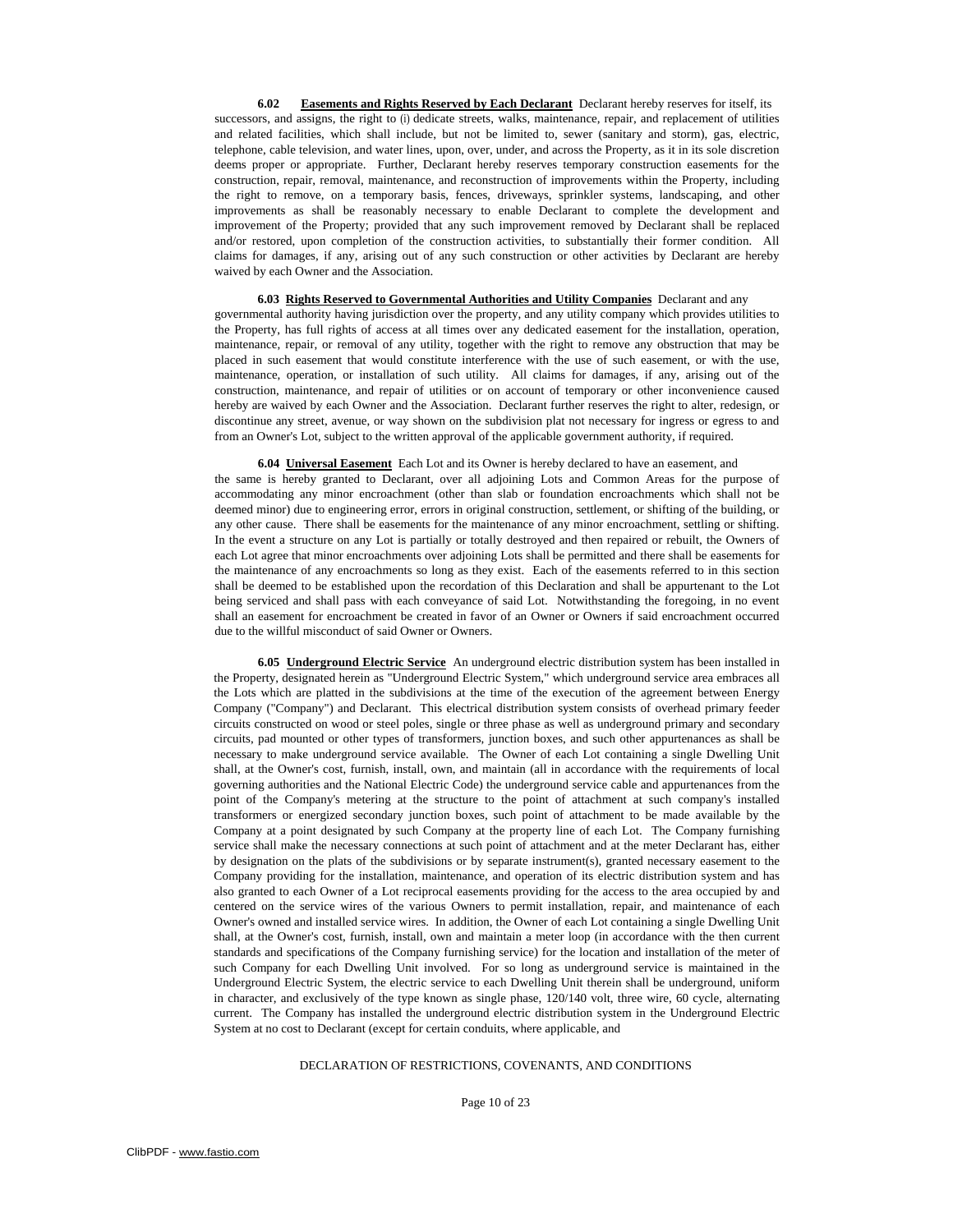except as hereinafter provided) upon Declarant's representation that the Underground Electric System is being developed for Dwelling Units, all of which are designed to be permanently located where originally constructed (such category of Dwelling Units expressly to exclude mobile homes) and which are built for sale or rent. Should the plans of the Declarant or the Lot Owners in the Underground Electric System be changed so as to permit the erection therein of one or more mobile homes, Company shall not be obligated to provide electric service to any such mobile home unless (a) Declarant has paid to the Company an amount representing the excess in cost for the entire Underground Electric System, of the underground distribution system over the cost of equivalent overhead facilities to serve such System, or (b) the Owner of such affected Lot, or the applicant for service to any such mobile home shall pay to the Company the sum of (1) 1 75 per front Lot foot, it having been agreed that such amount reasonably represents the excess in cost of the underground distribution system to serve such Lot or Dwelling Unit over the cost of equivalent overhead facilities to serve such Lot or Dwelling Unit, plus (2) the cost of rearranging, and adding any electric facilities serving such Lot, which arrangement and/or addition is determined by Company to be necessary. The preceding provisions also apply to any future residential development in Reserve(s) shown on the Plat, as such Plat exists at the execution of the agreement for underground electric service between the Company and Declarant or thereafter. Specifically, but not by way of limitation, if a Lot Owner in a former Reserve undertakes some action which would have invoked the above per front Lot foot payment, if such action had been undertaken in the Underground Electric System, such Owner or applicant for service shall pay the Company \$1 75 per front Lot foot, unless Declarant has paid the Company as above described. The preceding provisions do not apply to any future nonresidential development in such Reserve(s).

## **ARTICLE VII PROTECTIVE COVENANTS**

**7.01 Residential Purposes Only** Each Lot and Dwelling Unit must be used exclusively for only single-family residential purposes. No building or structure can be used for or adapted to business, commercial, or industrial purposes, and no apartment house or condominiums, duplex, triplex, fourplex, lodging house, rooming house, or other multiple-family dwelling shall be erected, placed, permitted, or maintained on any Lot, or on any part thereof. No improvement or structure whatever, other than a private Dwelling Unit, fences and walls, swimming pool, and customary outbuildings, such as a garage, servants' quarters, or guest house, may be erected, placed, or maintained on any Lot. All parking spaces shall be used exclusively for the parking of passenger vehicles, except as expressly permitted in Section 7.06.

**7.02 Rubbish, Etc** No Lot shall be used in whole or in part for the storage of rubbish of any character whatsoever, nor for the storage of any property or thing that will cause such Lot to appear in an unclean or untidy condition or that will be obnoxious to the eye; nor shall any substance, thing, or material be kept upon any Lot that will emit foul or obnoxious odor, or that will cause any noise that will or might disturb the peace, quiet, comfort, or serenity of the occupants of the surrounding property. No weeds, underbrush, or other unsightly growths shall be permitted to grow or remain upon the Lot, and no refuse pile or unsightly objects shall be allowed to be placed or suffered to remain anywhere thereon.

**7.03 Animals** No animals, reptiles, livestock, poultry, or birds of any kind shall be raised, or kept on any Lot, except that dogs, cats, other household pets, and one (1) horse per acre of each acre comprising a Lot may be kept on a Lot, not to exceed a total of two (2) dogs or cats, provided that none of such permitted animals are kept, bred, or maintained for any commercial purpose. The foregoing limitation on number of pets shall not apply to hamsters, small birds, fish, or other constantly caged animals, nor shall it apply to require the removal of any litter born to a permitted pet prior to the time that the animals in such litter are three (3) months old. Reptiles, goats, sheep, hogs, pigs, monkeys, chickens, ducks, peacocks, pigeons, and guinea fowl shall not be deemed as household pets and are expressly prohibited. Notwithstanding the foregoing, however, no individual dogs or other animals deemed by the Board in its sole discretion to be dangerous to property, persons, or other animals shall be raised, bred, or kept on any Lot.

**7.04 Development Activity** Notwithstanding any other provision herein, Declarant and its successors and assigns (including any Builder) shall be entitled to conduct on the Property all activities normally associated with and convenient to the development of the Property as a residential subdivision and the construction and sale of Lots within the Property.

**7.05 Signs and Picketing** No sign or emblem of any kind may be kept or placed upon any Lot or mounted, painted, or attached to any Dwelling Unit, fence, or other improvement upon such Lot so as to be visible from public view except the following:

**(a) Declarant's Signs** Declarant may erect and maintain a sign or signs deemed reasonable and necessary for the construction, development, operation, promotion, leasing, and sale of the Lot. The sign may be the Declarant's sign and either or a Realtor sign

#### DECLARATION OF Restrictions, COVENANTS, AND CONDITIONS

Page 11 of 23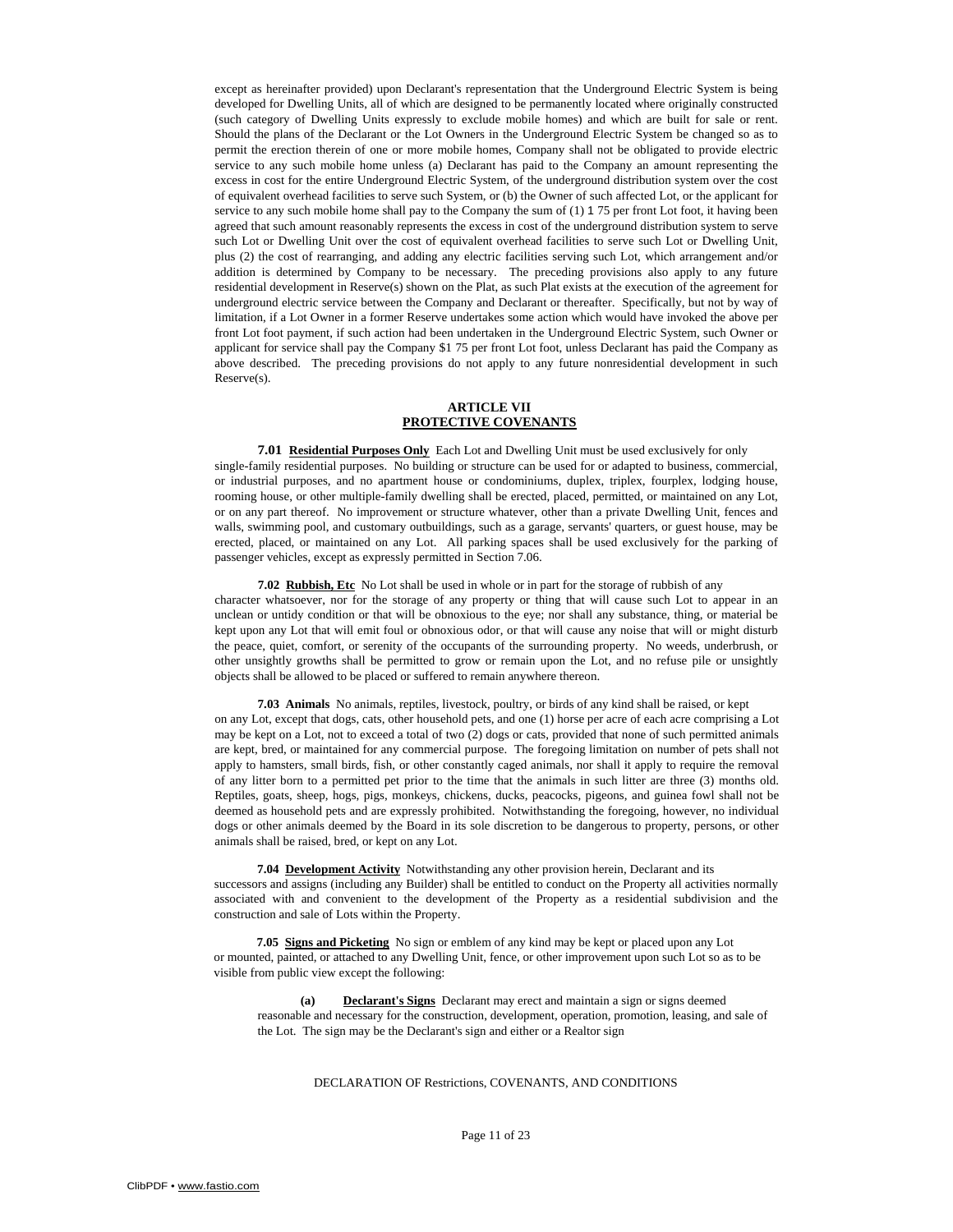**(b) Builder's Signs** Any Dwelling Unit builder may utilize one (1) professional sign (of not more than five (5) square feet in size) per Lot for advertising and sales promotion of such Dwelling Unit. The sign may be the Builder's sign and either or a Realtor sign.

## **7.06 Parking and Prohibited Vehicles**

**(a) Parking** Vehicles shall be parked only in the garage or driveway of the Lot serving the Dwelling Unit, or in such other paved areas as have been approved by the Board of Directors for parking vehicles. A maximum of two (2) occupant vehicles may be parked outside of the garage, if any, serving the Dwelling Unit. For purposes of this provision, a vehicle shall be considered an "occupant vehicle" if it is parked on the Lot four (4) or more hours per day, four (4) or more days in any seven (7) day period. The Board of Directors may authorize on-street parking on a temporary basis for visitors and guests, subject to reasonable rules and regulations. No garage shall be modified or otherwise used so as to reduce its capacity for parking vehicles below that originally approved by the NCC. Garage doors visible from any street within the Property shall remain closed except during ingress or egress or when the garage is actively being used by the Owner or occupant.

**(b) Prohibited Vehicles** Commercial vehicles, vehicles with commercial writing on their exteriors, vehicles primarily used or designed for commercial purposes, tractors, mobile homes, recreational vehicles, trailers (either with or without wheels), campers, camper trailers, boats, and other watercraft, and boat trailers shall be parked only in enclosed garages or areas, if any, designated by the Board. Stored vehicles and vehicles which are either obviously inoperable or do not have current licenses shall not be permitted on the Property except within enclosed garages. Notwithstanding the foregoing, vehicles that become inoperable while on the Property must be removed within seventy-two (72) hours thereof. For purposes of this section, a vehicle shall be considered "stored" if it is put up on blocks or covered with a tarpaulin and remains on blocks or so covered for fourteen (14) consecutive days without the prior written approval of the Board. Notwithstanding the foregoing, service and delivery vehicles may be parked on the Property during the daylight hours for such period of time as is reasonably necessary to provide service or to make a delivery to a Dwelling Unit or the Common Areas. Any vehicle parked in violation of this section or parking rules promulgated by the Board may be towed, at the expense of the vehicle owner, payable upon written demand.

**7.07 Commercial or Institutional Use** No Lot, and no building erected or maintained on any Lot, shall be used for manufacturing, industrial, business, commercial, institutional, or other non-residential purposes.

**7.08 Mailboxes and House Numbers** House numbers for each Dwelling Unit in the subdivision must be harmonious with the overall character and aesthetics of the community which shall be established from time to time by the Architectural Committee. Mailboxes will be uniform for each residence and will be furnished and installed by the property owners association.

**7.09 Detached Buildings** No detached accessory buildings, except for detached garages, shall be erected, placed, or constructed upon any Lot without the prior written consent of the Architectural Committee. Any permitted accessory buildings must be constructed of either wood or masonry materials, however metal roofs on such accessory buildings, with approval of the Architectural Committee, will be acceptable.

## **7.10 Fences**

No fence, wall, or hedge shall be erected, placed, or altered on any Lot without the approval of the Architectural Committee. All clotheslines, wood piles, tool sheds, sanitation facilities, or other service facilities must be enclosed with fences, walls, or landscaping, as may be required by the Architectural Committee, so as not to be generally visible by the public unless approved by the Architectural Committee in writing. The side yard and back yard fences shall be a 4' high wooden three rail fence. All fences shall be of the same design and paint color. If a fence is damaged, the repair shall be made to give the appearance of the original design and paint color. An example of the type fencing which is approved for the development is the wooden fence on Gaulding Road, on the date hereof.

**(b)** The Architectural Committee shall promulgate specific Design Guidelines governing the composition and location of screening walls, fences, and hedges to be located upon Lots. Screening walls shall be incorporated into and be harmonious with the overall landscaping plan developed for the Property.

#### DECLARATION OF RESTRICTIONS, COVENANTS, AND CONDITIONS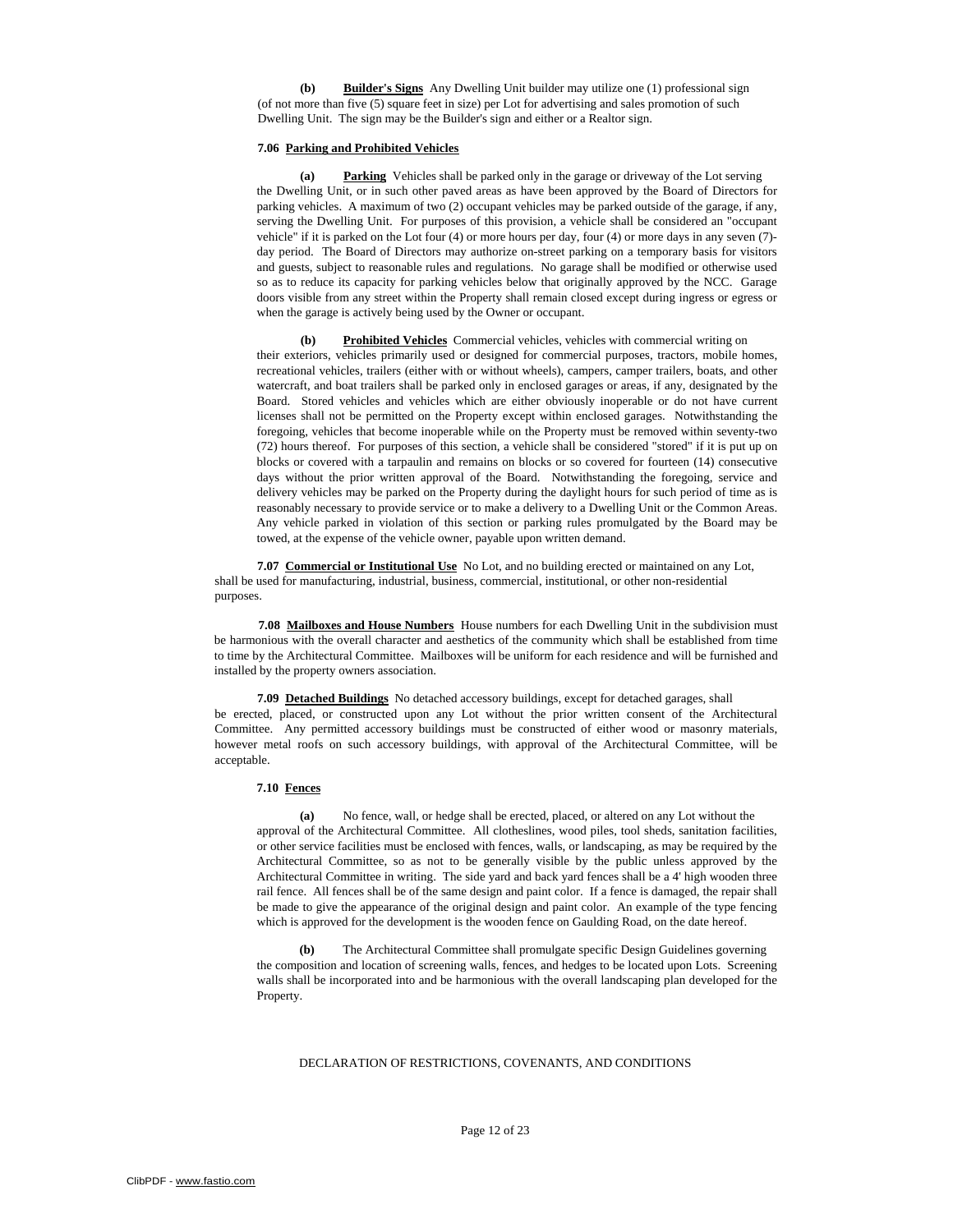**(c)** No chain link, wire, or other open fencing shall be erected if it is visible from the street along the front, or side of any Dwelling Unit.

**(d)** The foregoing provisions of this Section 7.10 shall not be applicable to the construction or erection of any fence, wall, or hedge on any Lot or the Common Property by Declarant.

**7.11 Antennae, Satellite Dishes, and Solar Collectors** No Owner may erect or maintain a television or radio receiving or transmitting antenna, satellite dish, or similar implement or apparatus, or solar collectors panels or equipment upon any Lot unless (a) such apparatus is erected and maintained in such a way that it is screened from public view at a point in the center of the public street right-of-way directly in front of the Dwelling Unit erected on such Lot, and (b) the Owner has received the prior written approval from the Architectural Committee to the size, location, and screening of such apparatus.

**7.12 Chimneys** All fireplace flues and smoke stacks shall be completely enclosed and concealed from public view in finished chimneys of materials architecturally compatible with the principal finish material of the exterior walls of the Dwelling Unit or as otherwise approved in writing by the Architectural Committee.

**7.13 Clotheslines** No clotheslines shall be erected or installed and no clothing, linens, or other material shall be aired or dried so as to be visible from the street.

**7.14 Window Treatment** No aluminum foil, reflective film, signs, or similar treatment shall be placed on windows or glass doors.

**7.15 Temporary Structures** No temporary structure of any kind shall be erected or placed upon any Lot. No trailer, mobile, modular or prefabricated home, tent, shack, barn, or any other structure or building, other than the residential structure to be built thereon, shall be placed on any Lot, either temporarily or permanently, and no residence house, garage, or other structure appurtenant thereto, shall be moved upon any Lot from another location, except, however, that Declarant reserves the exclusive right to erect, place, and maintain, and to permit builders and Owners to erect, place and maintain such facilities in and upon the Property as in its sole discretion may be deemed necessary or convenient during the period of and in connection with the sale of Lots, construction, and selling of residential structures and constructing other improvements on the Property. Such facilities may include, but not necessarily be limited to, a temporary office building, storage area, signs, portable toilet facilities, and sales office. Declarant and builders of residential structures on Lots shall also have the temporary right to use a residence situated on a Lot as a temporary office or model home during the period of and in connection with construction and sales or leasing operations on the Property, but in no event shall a builder have such right for a period of excess of one (1) year from the date of substantial completion (as defined by the American Institute of Architects) of his last residential structure on the Property.

**7.16 Trash Receptacles and Collection** All trash receptacles shall be screened by fences or shrubbery so as not to be generally visible by the public, unless otherwise approved by the Architectural Committee in writing. Each and every Owner shall observe and comply with any and all regulations or requirements promulgated by the applicable governmental authority, and/or the Association, in connection with the storage and removal of trash and garbage. All Lots shall at all times be kept in a healthful, sanitary, and attractive condition. No Lot shall be used or maintained as a dumping ground for garbage, trash, junk, or other waste matter. All trash, garbage, or waste matter shall be kept in adequate containers which shall be constructed of metal, plastic, or masonry materials, with tightly-fitting lids, and which shall be maintained in a clean and sanitary condition. No Lot shall be used for open storage of any materials whatsoever, except that new building materials used in the construction of improvements erected on any Lot may be placed upon such Lot at the time construction is commenced and may be maintained thereon for a reasonable time, so long as the construction progresses without unreasonable delay, until completion of the improvements, after which these materials shall either be removed from the Lot, or stored in a suitable enclosure on the Lot. No garbage, trash, debris, or other waste matter of any kind shall be burned on any Lot. All woodpiles, yard equipment, and other similar items shall be located or screened so as to be concealed from view of neighboring Dwelling Units, streets, and property located adjacent to the Lot. All rubbish, trash, and garbage shall be stored in appropriate containers and shall regularly be removed from the Property and shall not be allowed to accumulate thereon.

**7.17 Swimming Pools** No above-ground swimming pools shall be permitted.

**7.18 Truck Weight Limit** Trucks with tonnage in excess of one (1) ton shall not be permitted to park overnight on the streets, driveways, or on any Lot.

DECLARATION OF RESTRICTIONS, COVENANTS, AND CONDITIONS

Page 13 of 23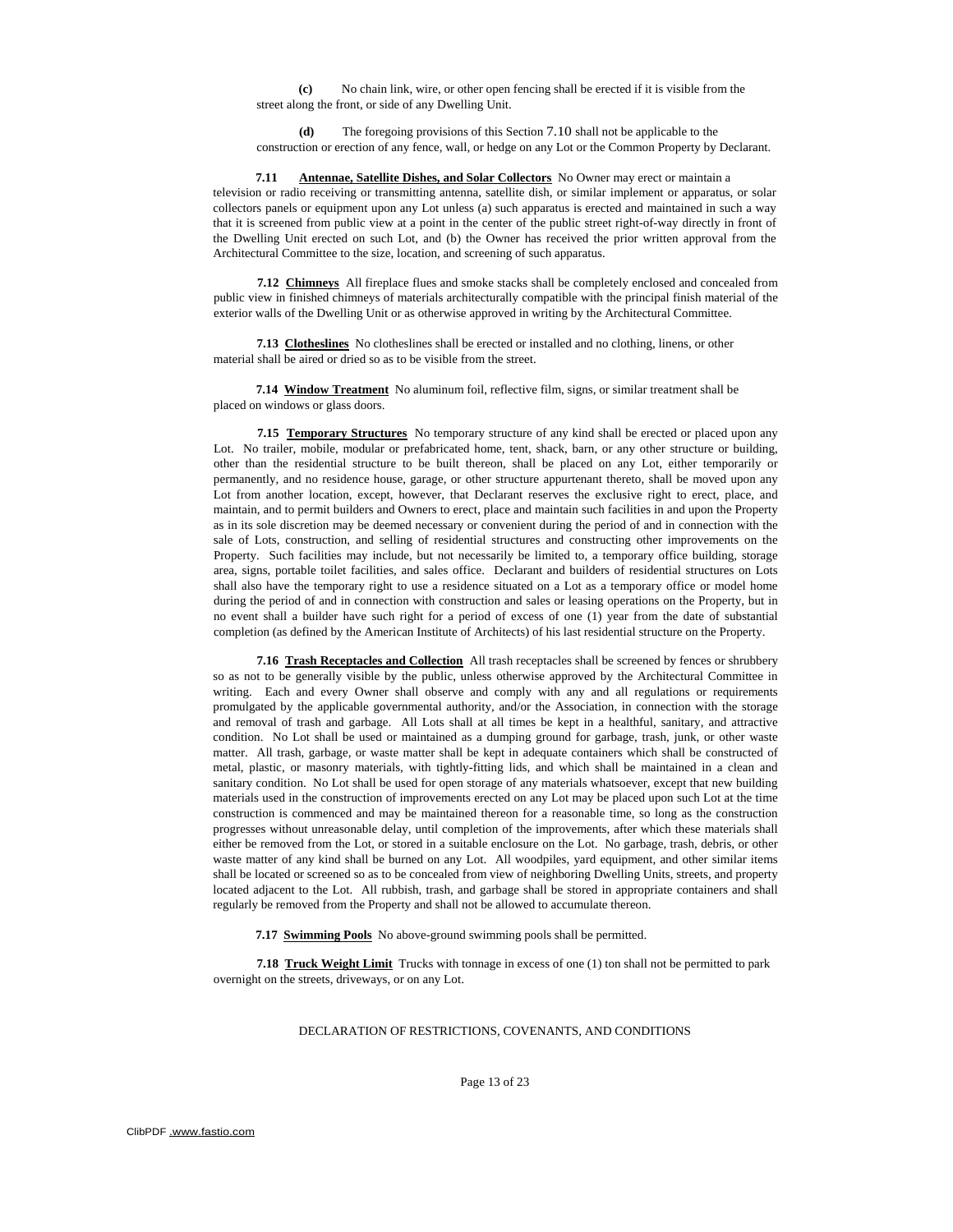**7.19 Utilities** Dwelling Units shall be connected to the water lines as soon as practicable after same are available at the Lot line. A septic tank approved by the Architectural Committee (defined in Article IX hereof) shall be placed and maintained on each Lot with any Dwelling Unit located on such Lot, of a size, location, and maintenance as prescribed by Jefferson County, Texas, and the applicable laws. The installation and use of any propane, butane, LP Gas, or other gas tank, bottle or cylinder of any type, shall require the prior written approval of the Architectural Committee. All telephone, electric, cable, or other service lines shall be installed underground and shall meet all requirements of the applicable governmental authority.

**7.20 Paint** All painted improvements and other painted structures on each Lot shall be re-painted by the Owner thereof at the Owner's sole cost and expense as often as is reasonably necessary to ensure the attractiveness and aesthetic quality of such Lot or Dwelling Unit. The written approval of the Architectural Committee otherwise required for improvements under Article VIII shall be not required for such painting so long as neither the color scheme nor the arrangement of the colors of any improvements, nor the color of any paint thereon is altered.

**7.21 Athletic Facilities** Tennis court lighting and fencing shall be allowed only with the prior written approval of the Architectural Committee. Basketball goals, or backboards, or any other similar equipment of either a permanent or temporary nature shall not be placed within forty (40') feet from the front property line of any Lot in the subdivision, without the prior written consent of the Architectural Committee.

**7.22 Quiet Enjoyment** No portion of the Property shall be used, in whole or in part, for the storage of any property or thing that will cause it to appear to be in an unclean or untidy condition or that will be obnoxious to the eye; nor shall any substance, thing, or material be kept upon any portion of the Property that will emit foul or obnoxious odors or that will cause any noise or other condition that will or might disturb the peace, safety, comfort, or serenity of the occupants of surrounding property. No noxious, illegal, or offensive activity shall be carried on upon any portion of the Property, nor shall anything be done thereon tending to cause embarrassment, discomfort, annoyance, or nuisance to any person using any portion of the Property. There shall not be maintained any plants or animals or device or thing of any sort whose activities or existence in any way is noxious, dangerous, unsightly, unpleasant, or of a nature as may diminish or destroy the enjoyment of the Property. No outside burning of wood, leaves, trash, garbage, or household refuse shall be permitted within the Property. No speaker, horn, whistle, bell, or other sound device, except alarm devices used exclusively for security purposes, shall be installed or operated on any Dwelling Unit. The use and discharge of firecrackers and other fireworks is prohibited within the Property.

**7.23 Lighting** Except for traditional holiday decorative lights, which may be displayed for two (2) months prior to and one (1) month after any commonly recognized holiday for which such lights are traditionally displayed, all exterior lights must be approved by the Architectural Committee.

**7.24 Artificial Vegetation, Exterior Sculpture, and Similar Items** No artificial vegetation shall be permitted on the exterior of any portion of the Property. No exterior sculpture, fountains, flags, and birdhouses, birdbaths, other decorative embellishments, or similar items shall be permitted unless approved in writing by the Architectural Committee.

**7.25 Business Use** No garage sales, moving sale, rummage sale, or similar activity and no trade or business may be conducted in or from any Lot, except that an Owner or occupant residing in a Dwelling Unit may conduct business activities within the Lot so long as (a) the existence or operation of the business activity is not apparent or detectable by sight, sound, or smell from outside the Lot, (b) the business activity conforms to all zoning requirements for the Property, (c) the business activity does not involve persons coming onto the Property who do not reside in the Property or door-to-door solicitation of residents of the Property, and (d) the business activity is consistent with the residential character of the Property and does not constitute a nuisance, or a hazardous or offensive use, or threaten the security or safety of other residents of the Property, as may be determined in the sole discretion of the Board. The terms ''business'' and "trade", as used in this provision, shall be construed to have their ordinary, generally accepted meanings, and shall include, without limitation, any occupation, work, or activity undertaken on an ongoing basis which involves the provision of goods and services to persons other than the provider's family and for which the provider receives a fee, compensation, or other form of consideration, regardless of whether: (i) such activity is engaged in full or part-time, (ii) such activity is intended to or does generate a profit; or (iii) a license is required therefor. Notwithstanding the above, the leasing of a Dwelling Unit for single family residential use shall not be considered a trade or business within the meaning of this section. This section shall not apply to any activity conducted by the Declarant or conducted by a Builder with written approval of the Declarant, with respect to its development and sale of the Property or its use of any Dwelling Units which it owns within the Property, including the operation of a timeshare or similar program.

#### DECLARATION OF Restrictions, COVENANTS, AND CONDITIONS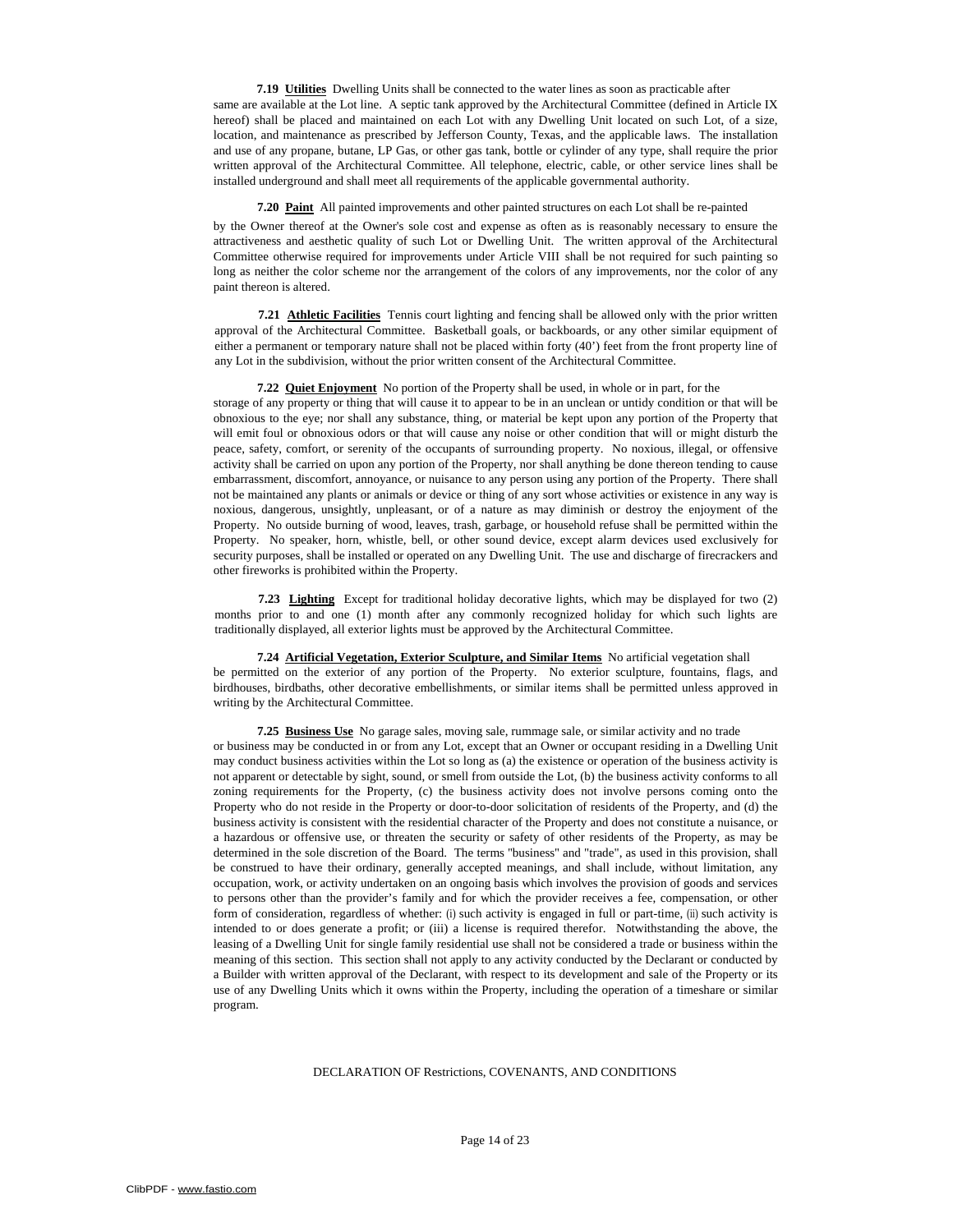**7.26 Traffic Sight Areas** No fence, wall, hedge, or shrub planting which obstructs sight lines at elevations between two feet (2') and six feet (6') above the street shall be permitted to remain on any corner lot within fifteen feet (15') of the point formed by the intersection of the building setback lines of such Lot.

**7.27 Mineral Production** No oil drilling, oil development operations, refining, quarrying, or mining operations of any kind shall be permitted upon any Lot, nor shall oil wells, tanks, tunnels, mineral excavations, or shafts be permitted upon any Lot. No derrick or other structure designed for use in boring for oil or natural gas shall be permitted upon any Lot.

**7.28 Exterior Noise** No exterior speakers, horns, whistles, bells, or other sound devices (except security and fire devices such as entry door and patio intercoms used exclusively to protect the Lot and improvements situated thereon) shall be placed or used upon any Lot.

## **ARTICLE VIII ARCHITECTURAL AND CONSTRUCTION RESTRICTIONS**

8.01 Type of Residence Only one (1) detached Dwelling Unit shall be built or permitted on each Lot. All Dwelling Units shall have either an attached or detached enclosed garage. Carports (except porte cocheres) on Lots are prohibited. No structure shall be moved from another location onto any Lot. All Dwelling Units and all improvements thereon including, but not limited to, fences, driveways, and sidewalks must be kept in good repair and must be painted when necessary to preserve their attractiveness. Any change in the color of the paint on a residence must be approved by the Architectural Committee (as defined under Article IX hereof).

**8.02 Living Area Requirements** The gross square footage of any Dwelling Unit constructed on a Lot shall be not less than (i) one thousand five hundred (1,500) square feet for one (1) to one-and-a-half (1 ½) story structures, and (ii) two thousand two hundred (2,200) square feet for two (2) to three (3) story structures, exclusive of porches, porte cocheres, and garages.

**8.03 Location of Residence on Lot** The location of the Dwelling Unit on a Lot will be approved by the Architectural Committee with its written approval of the site plan, the final working plans, and specifications. No building shall be located on any Lot nearer to a street than the minimum building setback lines shown on the Plat and no building shall be located on any utility easement. No residence shall be located nearer than twenty-five feet (25') to an interior side lot line. However, a residence may be located not less than ten feet (10') from an interior lot line provided that the construction of a residence on the adjacent Lot is complete and such residence is no closer than fifteen feet (15') to the same interior lot line. No residence shall be located nearer than ten (10') feet to the rear lot line. For the purposes of this section, eaves, steps, and open porches or driveways shall not be considered as a part of a residence. The provisions of this section may be amended insofar as same may apply to any Lot prior to the completion of a Dwelling Unit.

**8.04 Building Materials, Type of Construction** Unless otherwise approved by the Committee,

at least eighty percent (80%) of the exterior wall area of all Dwelling Units below eight feet (8') and above the foundation excluding detached (but not excluding attached garages), gables, windows, and door openings must be masonry, stucco, or brick veneer. No garage or accessory building shall exceed in height the dwelling to which it is appurtenant without the written consent of the Architectural Committee. Every garage and accessory building (except a greenhouse) shall correspond in style and architectural and exterior building materials with the dwelling to which it is appurtenant. No structure of any kind or character which incorporates frame construction on the exterior shall be erected on any Lot unless such structure receives at least two (2) coats of paint at the time of construction or the exterior is of redwood or cedar material. Notwithstanding the foregoing, the Architectural Committee is empowered to waive this restriction, if, in its sole discretion, such waiver is advisable in order to accommodate a unique or advanced building concept, design, or material, and the resulting structure will not detract from the general appearance of the neighborhood. Wall materials used on all Lots shall be restricted to those types and colors of brick approved by the Architectural Committee.

8.05 Driveways Builder shall provide and install, at its own expense, driveway approaches in conformance with all applicable regulatory requirements. Builder agrees to install driveway approaches within ten (10) business days of pouring the driveway. Owner shall maintain at Owner's expense the driveway to the street occasioned by connecting the driveway thereto.

**8.06 Roof Material** Unless otherwise approved by the Committee, roofs of all Dwelling Units, shall be constructed so that the exposed material is asphalt or composition type shingles of No 240 or heavier weight with a woodbine color or other color approved in writing by the Architectural Committee.

## DECLARATION OF RESTRICTIONS, COVENANTS, AND CONDITIONS

Page 15 of 23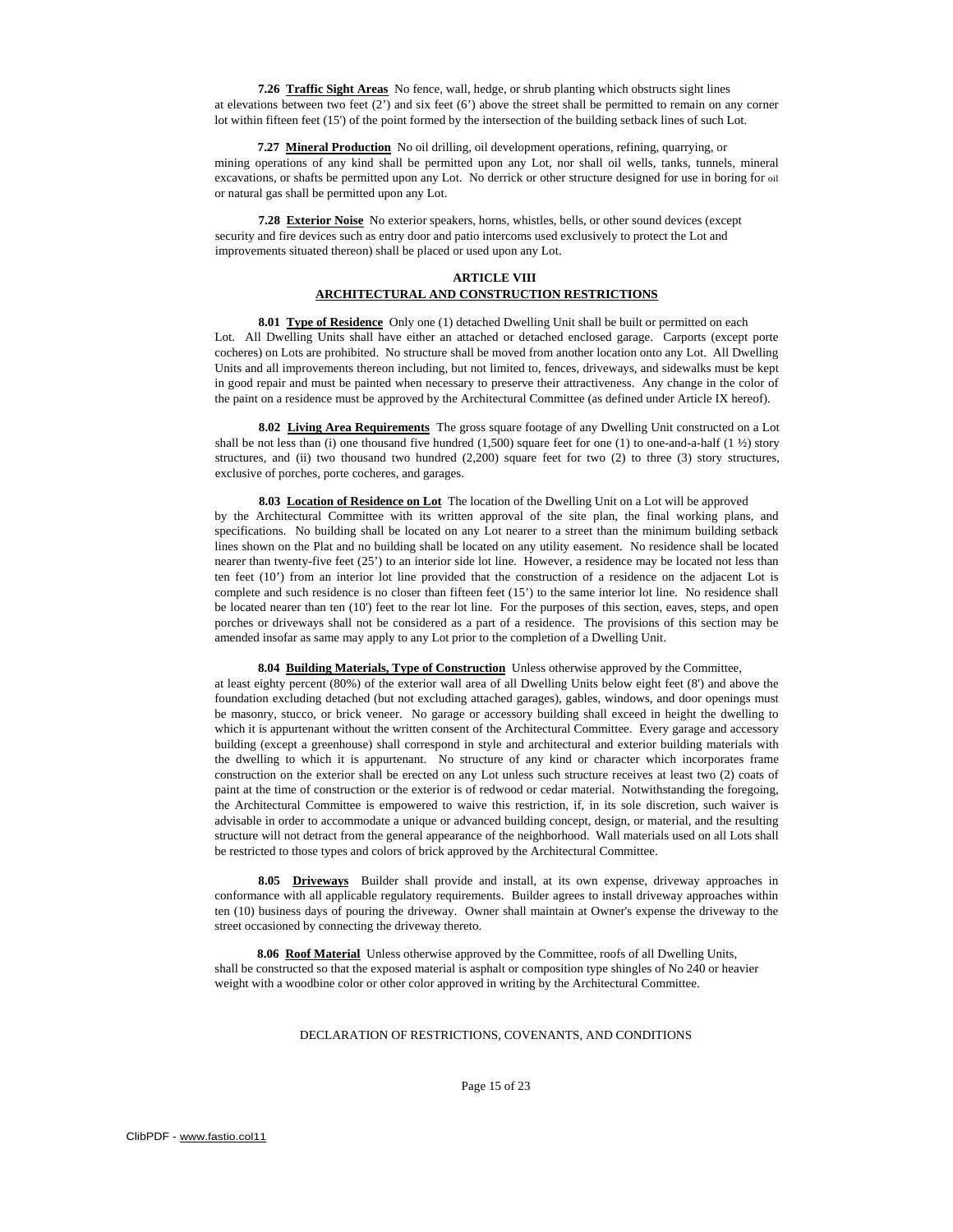**8.07 Maximum Height** Except as stated in Section 8.08 below, no building or structure erected, or placed on, within, or in the Properties shall exceed forty-five feet (45') in height (measured from the top of the foundation to the topmost part of the roof) nor be more than three (3) stories in height, provided, however, that all applicable ordinances, regulations, and statutes with respect to the maximum height of buildings and structures shall, at all times, be satisfied.

**8.08 Garages, Carports, and Porte Cocheres** A garage must be constructed and maintained to accommodate at least two (2) full-size passenger vehicles for each Dwelling Unit. Each driveway must accommodate two (2) vehicles in front of the garage for off-street parking requirements. Rear detached garages are permitted. No garage shall be permanently enclosed for conversion to any other use. Open carports are not permitted, unless special design circumstances warrant their use, in which case, permission must be obtained in writing from the Architectural Committee. Porte cocheres shall not extend more than eight feet (8') from the front of any Dwelling Unit toward the street fronting such Lot. Lots may have one (1) or two (2) story garages.

**8.09 Landscaping** All front yards and side yards on all Lots, up to the wing wall that extends from the side of the Dwelling Unit to the side property line, must be sodded prior to occupancy of the Dwelling Unit by a Resident. Side yards on corner lots must be sodded the full length of the property line adjacent to the street. After sodding, all yards must be maintained with grass or landscaping in a neat and well-mown condition, free of unsightly weeds and overgrowth. Decorative ground cover rock in the front yard and side yard may be used in lieu of grass. **EACH OWNER IS ADVISED THAT THERE ARE NO EXPRESS OR IMPLIED WARRANTIES AS TO THE LIFE EXPECTANCY, VITALITY, OR FITNESS FOR INTENDED PURPOSE OF ANY TREES OR SHRUBS LOCATED ON THE PROPERTIES.**

**8.10 Lot Consolidation** Any Owner owning two (2) or more adjoining Lots or portions of two (2) or more such Lots may, with the prior written approval of the Architectural Committee, consolidate such Lots or portions thereof into a single building site for the purpose of constructing one residence and such other improvements as are permitted herein, however, that no such building site shall contain less than twenty-five hundred (2,500) square feet of living area. Any consolidated Lot shall comply with all lawful requirements of any applicable statutes, ordinance, or regulation. On application by an Owner, the Board of Directors may adjust the assessments on a consolidated Lot to an amount not less than the full assessment rate for a single Lot. Absent such adjustment, a consolidated Lot shall bear the full assessment rate theretofore applicable to all Lots which are not consolidated.

8.11 **Utility Connections and Fees** Owner shall construct, furnish, or install all on-site utility extensions, including, without limitation, water and sewer extensions, from the point of connection adjacent to the perimeter of the Lot to any portion of the Lot. Owner further agrees to pay any utility deposit or charge, including any connection, tap, or inspection fee, for water, sewer, electrical, gas, telephone, cable television, or utility service for the Lot or any part thereof and any costs or charges for meters for utility service.

**8.12 Compliance with Laws** Construction of improvements on each Lot must comply with the current building code published by the Congress of American Building Officials and all applicable local building codes that are enforced by governmental agencies. Builder is responsible for applying for and obtaining all applicable governmental permits and other approvals, including payment of all fees for those permits and other approvals.

**8.13 Care During Construction** Owner shall take all reasonable precautions to minimize interference with traffic and to protect the general public and residents of the subdivision from injury from movement of vehicular traffic in connection with construction on each Lot. In addition, to, and without limiting the generality of the foregoing, Owner agrees to perform the following:

**(a) Storage of Building Materials** Building materials stored on a Lot will be kept in a neat condition so as not to detract from the appearance of the neighborhood and so as to give the visual impression from adjacent streets of a clean, orderly work site;

**<u>Scrap Materials and Trash</u>** Owner agrees to keep scrap materials and trash produced in connection with the construction of a house on a Lot confined to a particular area of such Lot, preferably to the side, or behind, the house. Trash will be placed in a wiremesh, or solid container, within such area at the end of each work day and removed from the Lot frequently enough so that trash does not overflow from such container.

#### DECLARATION OF RESTRICTIONS, COVENANTS, AND CONDITIONS

Page 16 of 23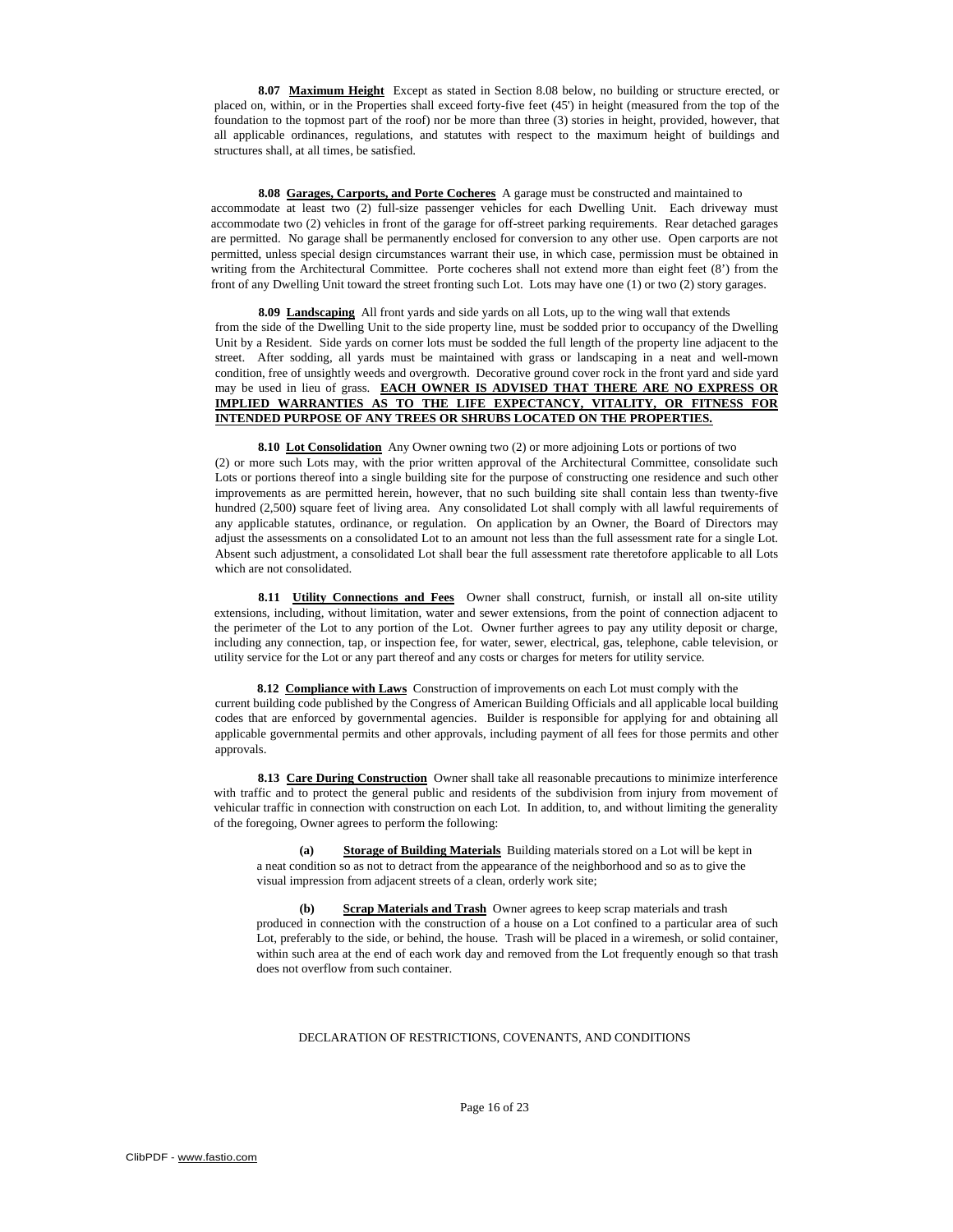**(c) Clean Roads and Utilities** Owner agrees to protect pavements, curbs, gutters, swales, or drainage course, streets, utility structures, including, without limitation, fire hydrants, manhole covers, valve boxes, and second stage inlets and other property contiguous, in the vicinity of, or leading to each clear of equipment, building materials, dirt, debris, and similar materials. Owner further agrees to maintain in good functional condition, storm water pollution prevention materials adequate to comply with guidelines promulgated by the Environmental Protection Agency.

**(d) Maintenance** Owner agrees to keep the interior and exterior of all improvements constructed on a Lot in good working condition and repair. Without limiting the generality of the foregoing, Owner agrees to promptly replace any glass, paint, roof materials, bricks, stone, or other exterior building materials on any houses which are damaged or unduly worn.

**(e) Initial Construction Period** Unless otherwise specified in the deed of conveyance, a Lot Owner shall commence construction of the Dwelling Unit on or before five (5) years ("Initial Construction Period") from the date of conveyance to such Lot Owner and diligently thereafter proceed to final completion (i.e., ready for occupancy) within eighteen (18) additional months (plus a period of time equal to the duration of delays if any caused by reason of fire, act of God, shortage of labor or material, strike, lockout, casualty, or other conditions beyond the Tract Owner's control). In the event that the Lot Owner fails to perform as set forth above, the Lot Owner will upon request of Declarant, or its successors or assigns, and upon tender to the Lot Owner by Declarant in cash a sum equal to the purchase price paid by the Lot Owner to Declarant for the Lot must reconvey the Lot to Declarant, or its successors or assigns, by special warranty deed free and clear of any liens and encumbrances other than those to which the original conveyance was subject and any express lien against said Lot to secure amounts actually expended in the construction of the improvements on the Lot. Unless the Lot Owner has completed construction as hereinabove provided, Declarant shall have the right to exercise the conditional option to repurchase herein reserved on or before one hundred eighty (180) days from the expiration date of the Initial Construction Period (plus the period of time beyond the Lot Owner's control, heretofore described, which may have been required to complete the construction of improvements), at which time, failing exercise thereof, such option shall terminate and be of no further force or effect if the Lot Owner executes a deed of trust to secure a construction loan made to the Lot Owner, and informs Declarant in writing of the name and identity of such Mortgagee, then in such event, at any time when Declarant considers that the Lot Owner is in default under this paragraph, Declarant shall give written notice thereof to Mortgagee at the address furnished, and Mortgagee shall thereupon have a reasonable time (not to exceed forty-five (45) days) within which to foreclose its lien, acquire title to and possession of the Lot, and comply with the provisions of this paragraph, while Mortgagee is attempting in good faith to accomplish the foregoing, Declarant shall not exercise the conditional purchase option.

# **ARTICLE IX ARCHITECTURAL STANDARDS**

### **9.01 Approval Required Procedures**

**(a)** No structure shall be placed, erected, or installed upon any Lot, no construction (which term shall include within its definition staking, clearing, excavation, grading, and other site work), no exterior alteration or modification of existing improvements, and no plantings or removal of plants, trees, or shrubs shall take place except in strict compliance with this article, until the requirements below have been fully met, and until the written approval of the appropriate committee has been obtained pursuant to Section 9.02 and 9.03 below. Such improvements include, but are not limited to, the construction or installation of sidewalks, driveways, decks, patios, garages, guest or servants' quarters, or other outbuilding, nor shall any exterior addition to or change or alteration therein be made (including, without limitation, painting or staining of any exterior surface), unless and until two (2) copies of the plans and specifications and related data (including, if required by the NCC or the MC, as applicable, a survey showing the location of trees of six inches [6"] in diameter, at a height of four feet (4') above ground, and other significant vegetation of such Lot) showing the nature, color, type, shape, height, materials, and location of the same shall have been submitted to and approved in writing by the appropriate Architectural Committee as to the compliance of such plans and specifications with the Design Guidelines as may be published by the Architectural Committee from time to time, including the harmony of external design, location, and appearance in relation to surrounding structures and topography. One copy of such plans, specifications, and related data so submitted shall be retained in the records of the appropriate Architectural Committee, and the other copy shall be returned to the Owner marked "approved," "approved with conditions as noted," or "disapproved". Notwithstanding the foregoing, no permission or approval shall be required to paint in accordance with an originally approved color scheme, or to rebuild in accordance

## DECLARATION OF RESTRICTIONS, COVENANTS, AND CONDITIONS

Page 17 of 23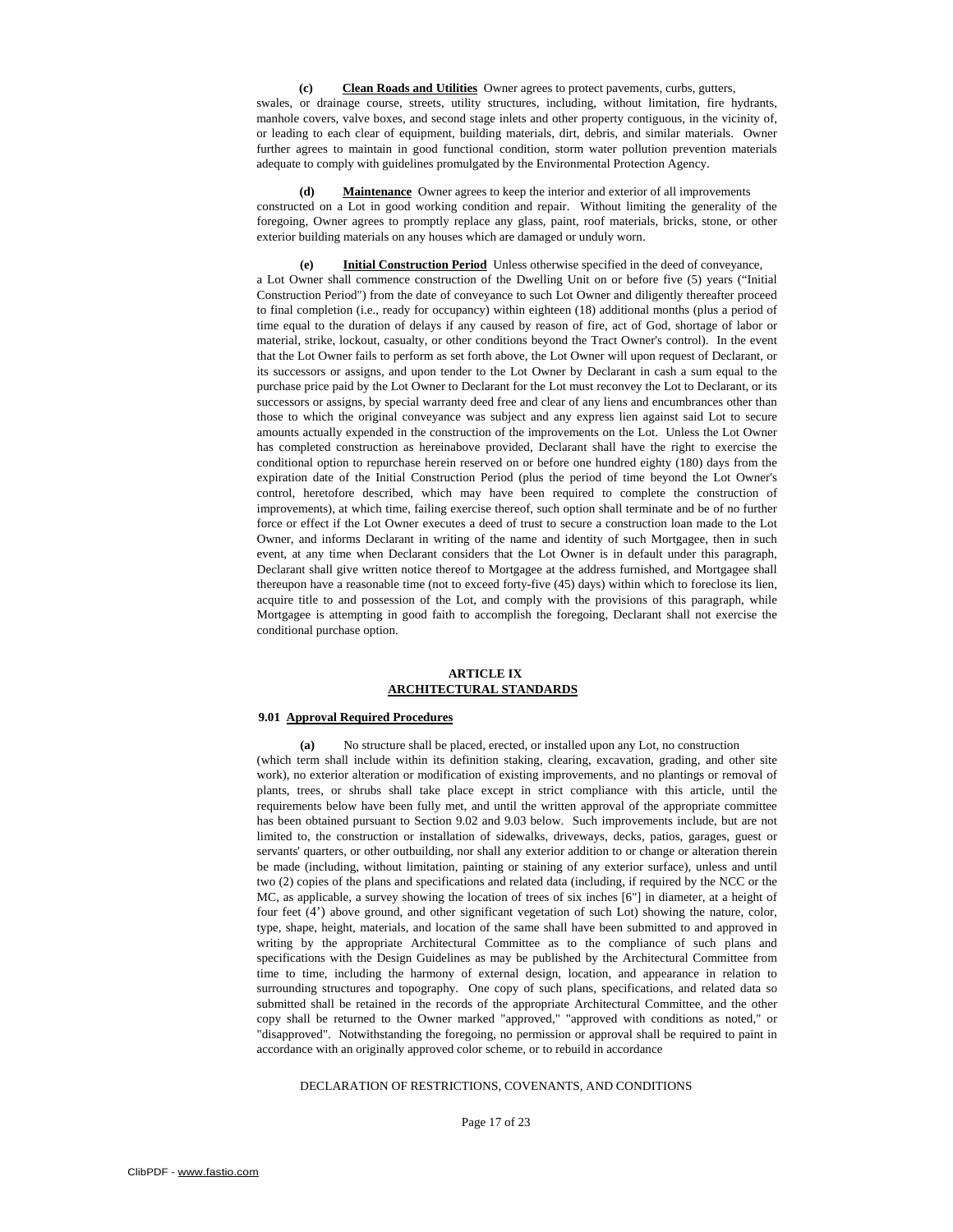with the originally approved plans and specifications. The Architectural Committee shall have the sole discretion to determine whether plans and specifications submitted for approval are acceptable to the Association.

**(b)** Following written approval of any plans and specifications by the appropriate Architectural Committee, representatives of the appropriate Architectural Committee shall have the right, but not the obligation, during reasonable hours to enter upon and inspect any Lot or Dwelling Unit with respect to which construction is underway to determine whether or not the plans and specifications therefor have been approved and are being complied with. In the event the appropriate Architectural Committee shall determine that such plans and specifications have not been approved or are not being complied with, the appropriate Architectural Committee shall be entitled to enjoin further construction and to require the removal or correction of any work in place which does not comply with approved plans and specifications. The NCC shall have thirty (30) days, and MC shall have sixty (60) days, from and after such plans and specifications are respectively submitted to them to review and approve or disapprove the same, in whole or part. In the event the appropriate Architectural Committee fails to approve or disapprove in writing any proposed plans and specifications within the time frame stated below, such plans and specifications will be deemed to have been expressly approved, of plans and specifications, no further approval under this Article shall be required with respect thereto, unless such construction has not substantially commenced within six (6) months of the written approval of such plans and specifications (e.g. , clearing and grading, pouring of footings, etc.) or unless such plans and specifications are materially altered or changed. Disapproval of plans and specifications by the Architectural Committee may be based upon any ground which is consistent with the objectives and purposes of this Declaration as defined in the Design Guidelines which shall be promulgated by the Architectural Committee from time to time, including purely aesthetic considerations, so long as such grounds are not arbitrary or capricious.

**(c)** If the Architectural Committee disapproves plans and specifications submitted by Lot Owner and the Architectural Committee and Lot Owner are not able to resolve their differences within thirty (30) days thereafter, then, following Lot Owner's written request therefor, Declarant may at Declarant's option, repurchase the Lot from Lot Owner, for the original purchase price in cash, and Lot Owner shall thereupon reconvey the Lot to Declarant by special warranty deed free and clear of all liens and encumbrances other than those to which the original conveyance was subject. The failure of Declarant to exercise said repurchase option shall in no way impair or alter the obligations of Lot Owner as set forth in this Declaration.

**(d)** The Board of Directors or the Architectural Committee may establish reasonable fees to be charged by the committee on behalf of the Association for review of applications hereunder and may require such fees to be paid in full prior to review of any application. All Dwelling Units constructed on any portion of the Property shall be designed by and built in accordance with the plans and specifications of a licensed architect or licensed building designer. This article shall not apply to the activities of the Declarant, nor to construction or improvements or modifications to the Common Property by or on behalf of the Association. The Board of Directors shall have the authority and standing, on behalf of the Association, to enforce in courts of competent jurisdiction, decisions of the Architectural Committee. This Article may not be amended without the Declarant's written consent so long as the Declarant owns any land subject to this Declaration or subject to annexation to this Declaration. Because architectural trends, design trends, neighborhood character, and general standards of taste change with the times, the New Construction Committee and the Modifications Committee shall not be bound by prior decisions of the Committees. The granting of approval on prior occasions is no assurance that the same or similar plans will be approved on future requests. Charles S. Leyendecker shall be the initial Chairman of the Board of Directors.

**9.02 New Construction Committee** The New Construction Committee ("NCC") shall consist of at least three (3), but not more than five (5), persons and shall have exclusive jurisdiction over all original construction of any portion of the Property. Until one hundred percent (100%) of the Property has been developed and conveyed to purchasers in the normal course of development and sale, the Declarant retains the right to appoint all members of the NCC, who shall serve at the discretion of the Declarant. There shall be no surrender of this right to appoint all members of the NCC, who shall serve at the discretion of the Declarant. There shall be no surrender of this right prior to that time except in a written instrument in recordable form executed by Declarant. Upon the expiration of such right, the Board of Directors may merge the NCC with the MC (defined below) or shall appoint the members of the NCC, who shall serve and may be removed at the discretion of the Board of Directors. The members of the NCC may include architects, engineers, and other persons who are not Members of the Association. The initial members shall be Charles S Leyendecker, Sada Jacob and Bill Baggett. Charles S Leyendecker shall be the initial Chairman. The NCC shall prepare and, on behalf of the Board of Directors, shall promulgate design and develop guidelines

# DECLARATION OF RESTRICTIONS, COVENANTS, AND CONDITIONS

Page 18 of 23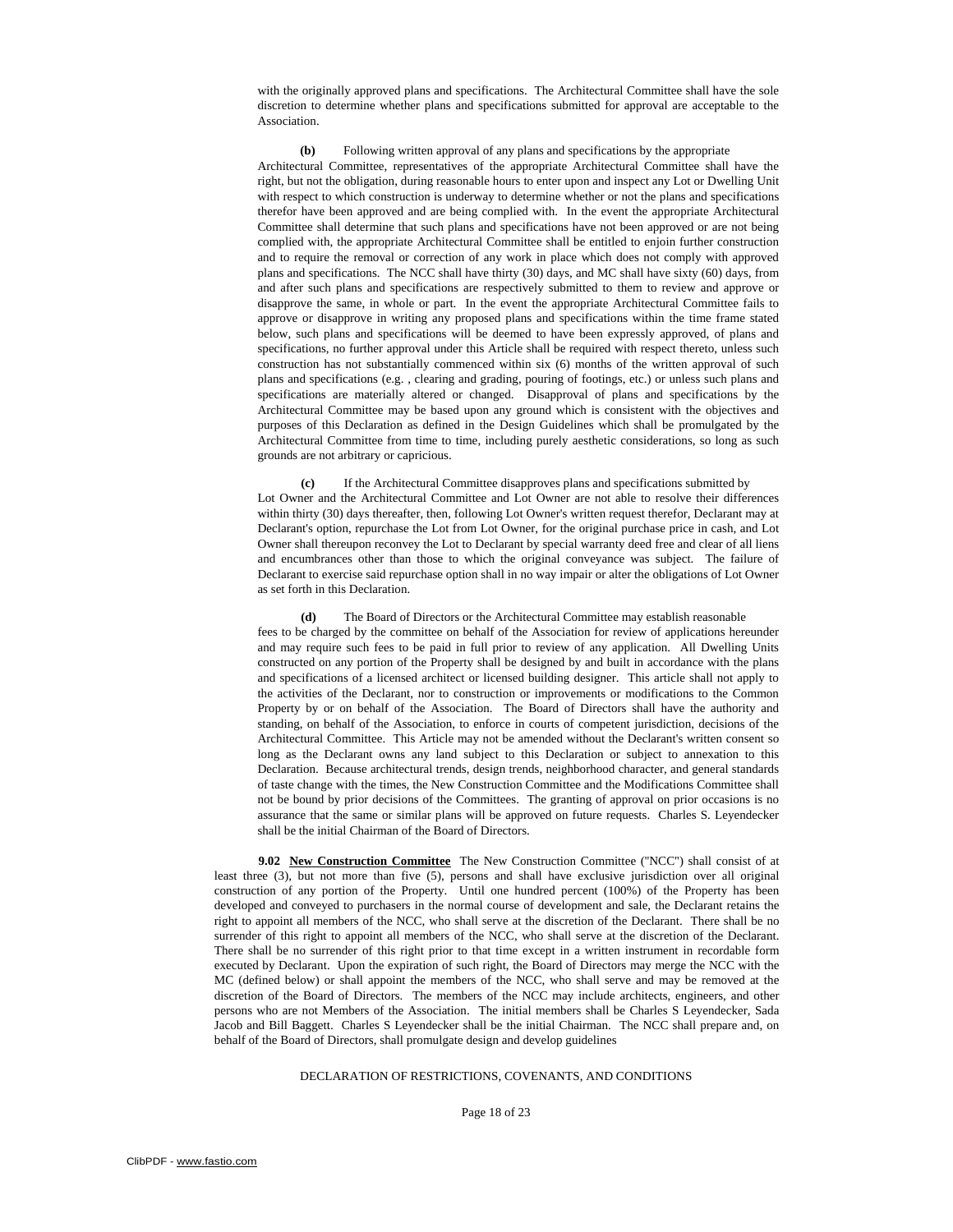governing construction within the Property, which shall include application and review procedures to be followed in submitting an application for approval ("Design Guidelines"). The Design Guidelines shall be those of the Association, and the NCC shall have sole and full authority to modify and to amend them from time to time without the consent of any Owner. The NCC shall make the Design Guidelines available to Owners who seek to engage in development of, or construction upon, all or any portion of the Property and such Builders and Owners shall conduct their operations strictly in accordance therewith. In the event that the NCC falls to approve or disapprove plans submitted to it, or to request additional information reasonably required, within forty-five (45) days after submission thereof, the plans shall be deemed rejected.

**9.03 Modifications Committee** The Board of Directors shall also establish a Modifications Committee ("MC") to consist of at least three (3) and no more than five (5) persons, all of whom shall be appointed by, and shall serve at the discretion of , the Board of Directors. As long as the Declarant has the power hereunder to appoint the members of the Board of Directors, a minimum of one (1) member of the MC shall be, at the discretion of Declarant, an individual designated by the Declarant. Members of the MC may include architects or similar professionals who are not Members of the Association. The MC shall have exclusive jurisdiction after the initial sale from the Builder to an Owner over modifications, additions, or alterations made on any Lot or to any Dwelling Unit and the open space, if any, appurtenant thereto, provided, however, the MC may delegate this authority to the Board or other committee of the Association. Such delegation may be revoked and jurisdiction reassumed at any time by written notice. Notwithstanding the above, the NCC shall have the right to veto any action taken by the MC which the NCC determines, in its sole discretion, to be inconsistent with the guidelines promulgated by the NCC. The initial members shall be Charles S. Leyendecker, Sada Jacob, and Bill Baggett. Charles S. Leyendecker shall be the initial Chairman. The Modifications Committee shall promulgate detailed standards and procedures governing its areas of responsibility and practice consistent with those of the NCC. In addition thereto, the following shall apply: plans and specifications showing the nature, land, shape, color, size, materials, and location of such modifications, additions, or alterations, shall be submitted to the MC for approval as to quality of workmanship and design and as to harmony of external design with existing structures, location in relation to surrounding structures, topography, and finish grade elevation. Nothing contained herein shall be construed to limit the right of an Owner to remodel the interior of a Dwelling Unit, or to paint the interior of a Dwelling Unit any color desired; provided, modifications or alterations to the interior of screened porches, patios, and similar portions of a Dwelling Unit visible from outside the Dwelling Unit shall be subject to written approval hereunder. In the event that the MC fails to approve or to disapprove such plans or to request additional information reasonably required within forty-five (45) days after submission, the plans shall be deemed rejected.

**9.04 No Waiver of Future Approvals** The approval of either the NCC or MC of any proposals or plans and specifications or drawings for any work done or proposed, or in connection with any other matter requiring the approval and consent of such Committee, shall not be deemed to constitute approval for similar proposals, plans, and specifications, drawings, or matters, whenever subsequently or additionally submitted for approval or consent.

**9.05 Variance** The Architectural Committee may authorize variances from compliance with any of its guidelines and procedures when circumstances such as topography, natural obstructions, hardship, or aesthetic or environmental consideration require, but only in accordance with duly adapted rules and regulations. Such variances may only be granted, however, when unique circumstances dictate and no variance shall (a) be effective unless in writing, (b) be contrary to the restrictions set forth in the body of this Declaration, or (c) stop the Committee from denying a variance in other circumstances. For purposes of this section, the inability to obtain approval of any governmental agency, the issuance of any permit, or the terms of any financing shall not be considered a hardship warranting a variance. No respect for a variance shall be considered if it affects the rights of adjoining Owner, unless affected Owner has granted written consent to the requested variance. Additionally, the Architectural Committee shall not be obligated to grant a similar variance as a result of granting the same or similar variance in the past.

**9.06 Design Guidelines** The Architectural Committee is authorized and empowered to consider al1 aspects of dwelling construction, construction of other improvements, and the location, quality of landscaping on the Lots, and may disapprove aspects thereof which may, in the reasonable opinion of the Architectural Committee, adversely affect the living enjoyment of one or more Owners or the general value of the Properties. Also, the Architectural Committee is permitted to consider technological advances in design and materials and such comparable or alternative techniques, methods, or materials may or may not be permitted, in accordance with the reasonable opinion of the Architectural Committee. The Architectural Committee may, from time to time, publish and promulgate Design Guidelines which shall be fair, reasonable, and uniformly applied and shall carry forward the spirit and intention of this Declaration. The Design Guidelines shall supplement this Declaration and are incorporated herein by reference. The Architectural Committee shall have the authority to make final decisions in interpreting the general intent, effect, and purpose of this Declaration. It is the intent of Declarant that this Declaration and any Design

## DECLARATION OF RESTRICTIONS, COVENANTS, AND CONDITIONS

#### Page 19 of 23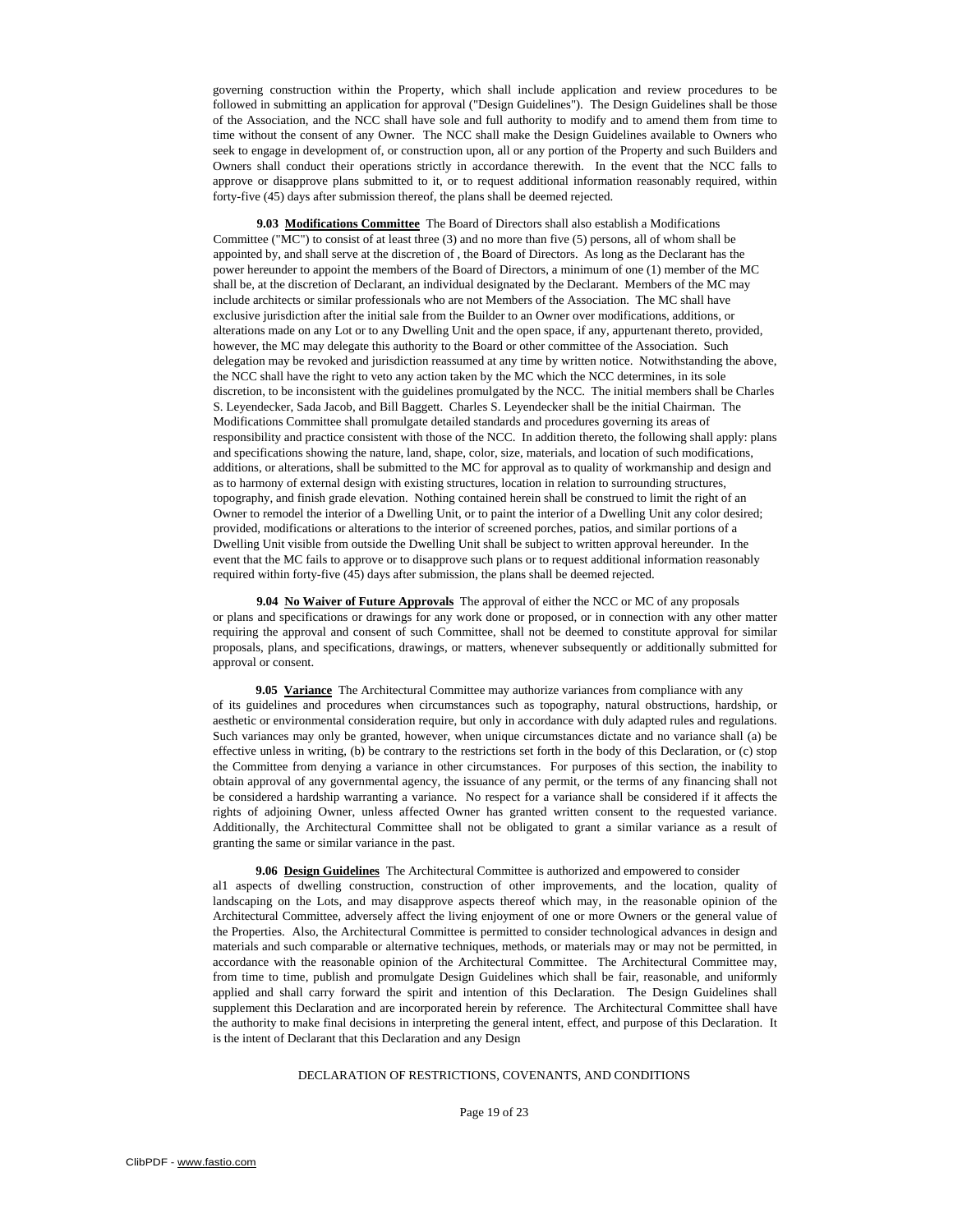Guidelines issued by the Architectural Committee and compliance with the Design Guidelines does not ensure compliance with the building code and other restrictions imposed by applicable governmental authorities.

**9.07 Landscaping Approval** To preserve the aesthetic appearance of the Property, no landscaping, grading, excavation, or filling of any nature whatsoever shall be implemented and installed on a Lot by any Owner unless and until the plans therefor have been submitted to and approved in writing by the appropriate Architectural Committee. The provisions of the article regarding time for approval of plans, right to inspect, right to enjoin and/or require removal, and so forth shall be applicable to any proposed landscaping, clearing, grading, excavation, or filling. Weather permitting, each residence shall be fully landscaped within ninety (90) days from the date the residence comes into existence.

**9.08 NO LIABILITY NO APPROVAL OF PLANS AND SPECIFICATIONS AND NO PUBLICATION OF DESIGN GUIDELINES SHALL BE CONSTRUED AS REPRESENTING OR IMPLYING THAT SUCH PLANS, SPECIFICATIONS, OR DESIGN GUIDELINES WILL, IF FOLLOWED, RESULT IN PROPERLY DESIGNED IMPROVEMENTS. SUCH APPROVALS AND DESIGN GUIDELINES SHALL IN NO EVENT BE CONSTRUED AS REPRESENTING OR GUARANTEEING THAT ANY RESIDENCE OR OTHER IMPROVEMENTS BUILT IN ACCORDANCE THEREWITH WILL BE BUILT IN A GOOD AND WORKMANLIKE MANNER. REVIEW AND APPROVAL OF ANY APPLICATION PURSUANT TO THIS ARTICLE IS MADE ON THE BASIS OF RETAINING THE CHARACTERISTICS OF A FIRST CLASS RESIDENTIAL SUBDIVISION AND AESTHETIC CONSIDERATIONS ONLY AND NEITHER THE NCC NOR THE MC SHALL BEAR ANY RESPONSIBILITY FOR ENSURING THE STRUCTURAL INTEGRITY OR SOUNDNESS OF APPROVED CONSTRUCTION OR MODIFICATIONS, NOR ENSURING COMPLIANCE WITH BUILDING CODES AND OTHER GOVERNMENTAL REQUIREMENTS. NEITHER THE DECLARANT, THE ASSOCIATION, THE BOARD OF DIRECTORS, ANY COMMITTEE, OR MEMBER OF ANY OF THE FOREGOING, SHALL BE HELD LIABLE FOR ANY INJURY, DAMAGES, OR LOSS ARISING OUT OF THE APPROVAL OR DISAPPROVAL OF OR NON-COMPLIANCE WITH ANY PLANS OR SPECIFICATIONS, THE MANNER OR QUALITY OF APPROVED CONSTRUCTION ON OR MODIFICATIONS TO ANY DWELLING UNIT.** 

#### **ARTICLE X**

# **MAINTENANCE OF LOTS AND DWELLING UNITS BY OWNERS**

**10.1 Duty of Maintenance** The Owner of each Lot shall, at the Owner's sole cost and expense, keep the Owner's Lot and Dwelling in a well-maintained, safe, clean, and attractive condition at all times. Such maintenance includes, but is not limited to, the following:

- **(a)** Prompt removal of all litter, trash, refuse, and waste,
- **(b)** Mowing grass on a regular basis;
- **(c)** Tree and shrub pruning,
- **(d)** Adequately watering landscaped areas;
- **(e)** Keeping exterior lighting and maintenance facilities in working order;
- **(f)** Keeping lawn, garden, and landscaped areas alive, free of weeds, and attractive;
- **(g)** Keeping parking areas, driveways, and roads in good repair;
- **(h)** Complying with all government health and police requirements;
- **(i)** Repair of exterior damages to improvements; and
- **(j)** Cleaning of landscaped or green-belt areas lying between public or private right-ofway lines and the Owner's Lot, unless such streets or landscaped areas are expressly designated to be Common Properties maintained by applicable governmental authorities or the Association.

**10.02 Enforcement** If, in the opinion of the Association, any Owner has failed in any of the foregoing duties or responsibilities, then the Association may give Owner written notice of such failure, and such Owner, must, within ten (10) days after receiving such notice, perform the care or make arrangements with the Association for making the repairs and maintenance required. Should any such Owner fail to fulfill

## DECLARATION OF RESTRICTIONS, COVENANTS, AND CONDITIONS

Page 20 of 23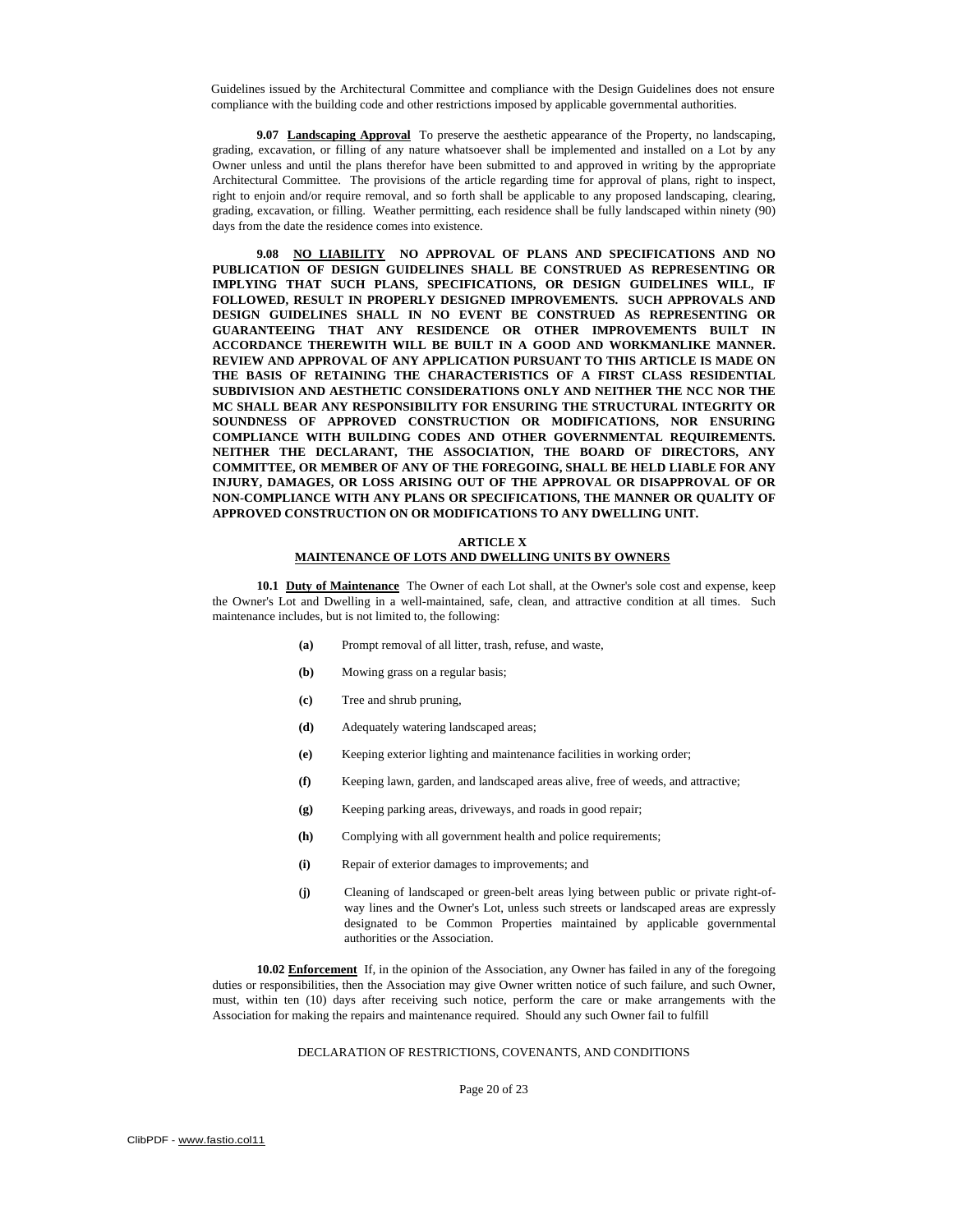this duty and responsibility within such period, then the Association, through its authorized agent or agents, shall have the right and power to enter onto the premises and perform such care and maintenance without any liability for damages for wrongful entry, trespass, or otherwise to any person. The Owner of any Lot on which such work is performed shall be liable for the cost of such work (such costs constituting a default assessment as specified in Section 4.01 hereof) and shall promptly reimburse the Association for such cost. If such Owner shall fail to reimburse the Association within thirty (30) days after receipt of a statement for such work from the Association, the said indebtedness shall be a debt of said Owner, and shall constitute a lien against the Lot on which said work was performed. Such lien shall have the same attributes as the lien for Assessments as set forth in this Declaration, and the Association shall have identical powers and rights in all respects, including, but not limited to, the right of foreclosure.

## **ARTICLE XI GENERAL PROVISIONS**

**11.01 Power of Attorney** Each and every Owner and Member hereby makes, constitutes, and appoints Declarant as his/her true and lawful attorney-in-fact, coupled with an interest and irrevocable, for him/her and his/her name, place, and stead and for his/her use and benefit, to do the following; provided, however, to the extent this Declaration requires the assent of a certain number of the Members as a condition to such action, such assent has been obtained.

**(a)** To exercise, do, or perform any act, right, power, duty, or obligation whatsoever in connection with, arising out of, or relating to any matter whatsoever involving this Declaration and the Property;

**(b)** To sign, execute, and acknowledge, deliver, and record any and all instruments which modify, amend, change, enlarge, contract, or abandon the terms within this Declaration, or any part hereof, with such clause(s), recital(s), covenant(s), agreement(s), and restriction(s) as Declarant shall deem necessary, proper, and expedient under the circumstances and conditions as may be then existing; and

**(c)** To sign, execute, acknowledge, deliver, and record any and all instruments which modify, amend, change, enlarge, contract, or abandon the subdivision plat(s) of the Property, or any part thereof, with any easements and rights-of-way to be therein contained as the Declarant shall deem necessary, proper, and expedient under the conditions as may be then existing.

The rights, powers, and authority of said attorney-in-fact to exercise any and all the rights and powers herein granted shall commence and be in full force upon recordation of this Declaration in the Jefferson County Clerk's Office and shall remain in full force and effect thereafter until all Lots owned by Declarant have been sold and conveyed by Declarant to Class A Members.

**11.02 Duration** This Declaration shall run with and bind the land subject to this Declaration, and shall mure to the benefit of and be enforceable by the Association and/or the Owner of any land subject to this Declaration, their respective legal representatives, heirs, successors, and assigns, for an original fifty (50) year term from the date of recordation of this Declaration, after which time this Declaration shall be automatically extended for successive periods of ten (10) years unless after the expiration date of the original term or prior to the end of any successive period of ten years, an instrument is signed by the Owners of at least fifty-one percent (51 %) of all Lots within the Property and recorded in the Deeds Records of Jefferson County, Texas, which contains and sets forth an agreement to abolish this Declaration, and in such event the Declaration will expire at the end of the term then in effect, provided, however, no such agreement where approved by less than seventyfive percent (75%) of the Owners of all Lots within the Property to abolish shall be effective unless made and recorded one (1) year in advance of the effective date of such abolishment.

**11.03 Amendments** This Declaration is expressly subject to change, modification, and/or deletion by means of amendment at any time and from time to time as provided herein. The Declaration may be amended and/or changed in part as follows:

**(a)** In response to any governmental or quasi-governmental suggestion, guideline,

checklist, requisite, or requirement, particularly with respect to those entities or agencies directly or indirectly involved in, or having an impact on, mortgage financing, mortgage insurance, and/or reinsurance, Declarant shall have the complete and unrestricted right and privilege to amend, change, revise, modify, or delete portions of this Declaration, and each and every Owner and Member specifically and affirmatively authorizes and empowers Declarant, utilizing the attorney-in-fact status set forth above, to undertake, complete, and consummate any and all such amendments, changes, revisions, modifications, or deletions as Declarant (in their sole and absolute discretion) shall deem reasonable and appropriate; or

# DECLARATION OF RESTRlCI10NS, COVENANTS, AND CONDITIONS

Page 21 of 23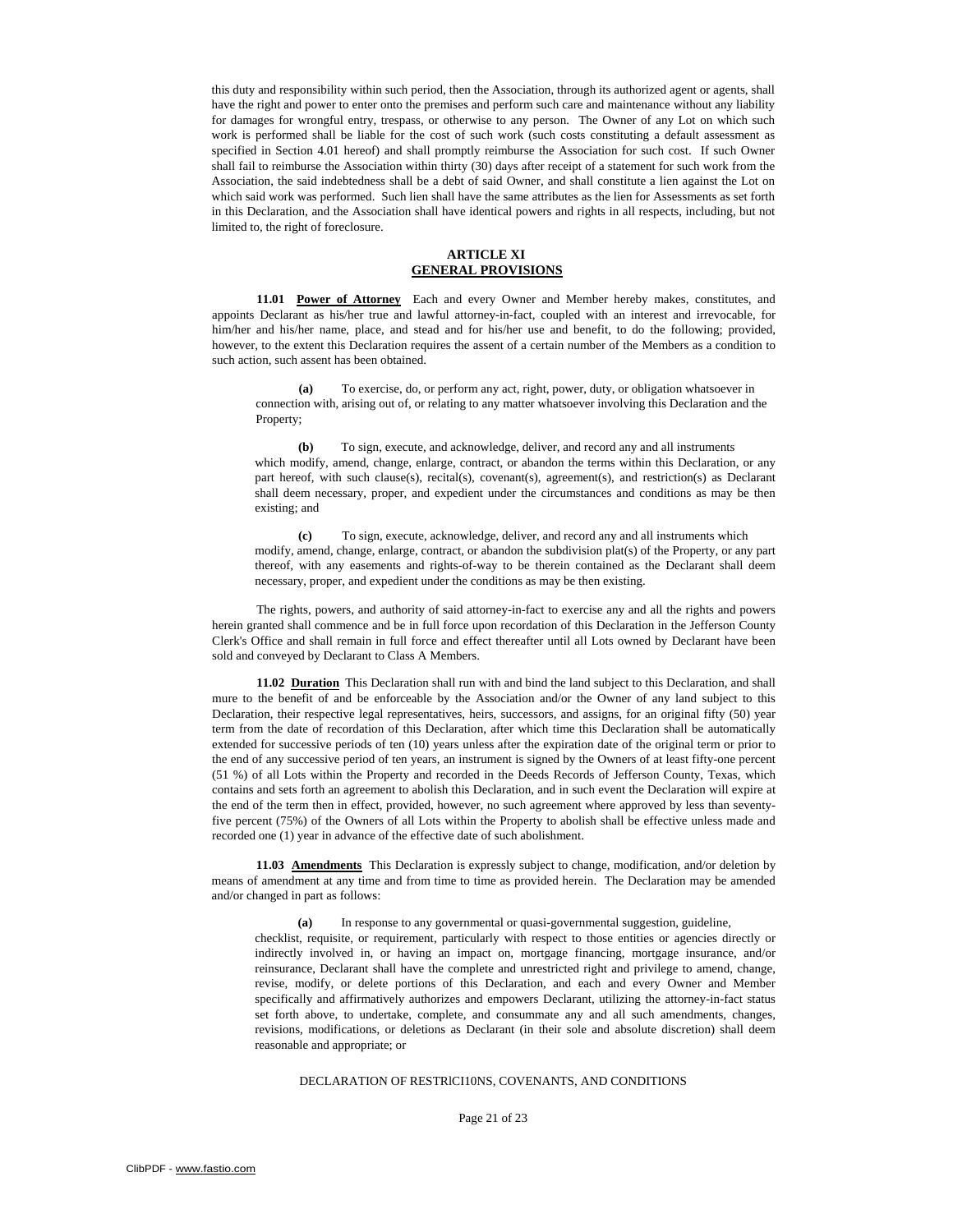#### **(b)** with the assent of a Two-Thirds Member Vote.

Any and all amendments shall be recorded in the Office of the County Clerk of Jefferson County, Texas.

**11.04 Enforcement** Each Owner of each Lot shall be deemed and held responsible and liable for the acts, conduct, and omission of each and every Resident, Member, guest, and invitee affiliated with such Lot, and such liability and responsibility of each Owner shall be joint and several with their Resident(s), Member(s), guests, and invitees. The lien created hereby on each Lot shall extend to, cover, and secure the proper payment and performance by each and every Resident, Member, guest and invitee affiliated with each Owner. Unless otherwise prohibited or modified by law, all parents shall be liable for any and all personal injuries and property damage proximately caused by the conduct of their children (under the age of 18 years) within the Property to the same extent as if the parent was directly responsible for the action of their child. Enforcement of this Declaration may be initiated by the Declarant, Association or any Owner by any proceeding at law or in equity against any person or persons violating or attempting to violate them, whether the relief sought is an injunction or recovery of damages, or both, or enforcement of any lien created by this Declaration, but, failure by the Declarant, Association or any Owner to enforce any Covenant herein contained shall in no event be deemed a waiver of the right to do so thereafter. The Association, each owner, and the applicable governmental authority are each specifically authorized (but not obligated) to enforce this Declaration. With respect to any litigation hereunder, the prevailing party shall be entitled to recover all costs and expenses, including reasonable attorneys' fees, from the non-prevailing party.

**11.05 Validity** Violation of or failure to comply with this Declaration shall not affect the validity of any mortgage, bona fide lien, or other similar security instrument which may then be existing on any Lot. Invalidation of any one or more of the provisions of this Declaration, or any portions thereof, by a judgment or court order shall not affect any of the other provisions or covenants herein contained, which shall remain in full force and effect. In the event any portion of this Declaration conflicts with mandatory provisions of any ordinance or regulation promulgated by the applicable governmental authority (including, without limitation, any comprehensive zoning ordinance), then such governmental requirement shall control.

**11.06 Headings** The headings contained in this Declaration are for reference purposes only and shall not in any way affect the meaning or interpretation of this Declaration. Words of any gender used herein shall be held and construed to include any other gender, and words shall be held to include the plural and vice versa, unless the context requires otherwise. Examples, illustrations, scenarios, and hypothetical situations mentioned herein shall not constitute an exclusive, exhaustive, or limiting list of what can or cannot be done.

**11.07 Registration with the Association** Each and every Owner, Member, and Resident shall have an affirmative duty and obligation to originally provide, and thereafter revise and update, within fifteen (15) days after a material change has occurred, the following information (a) the full name and address of each Owner, Member, and Resident; (b) the business address, occupation, and telephone numbers of each Resident; (c) the description and license plate number of each automobile owned and used by a Resident and brought within the Property, and (d) such other information as may be reasonably requested from time to time by the Association. In the event any Owner, Member, or Resident fails, neglects, or refuses to so provide, revise, and update such information an offending Owner, Member, or Resident shall become automatically jointly and severally liable to promptly reimburse the Association for all reasonable costs and expenses incurred in so doing.

**11.08 Notices to Resident/Member/Owner** Any notice to be given to a Resident, Member, or Owner under the provisions of this Declaration shall be deemed to have been properly delivered when (i) deposited in the United States Mail, postage prepaid, addressed to the last-known address of the person who appears as the Resident, Member, or Owner on the records of the Association at the time of such mailing, or when (ii) delivered by hand or by messenger to the last-known address of such person within the Property; or when (iii) posted on the Association's bulletin board for at least thirty (30) consecutive calendar days.

**11.09 Notices to Mortgagees** The holder(s) of a mortgage may be furnished with written notification from the Association of any default by the respective mortgagor/Member/Owner in the performance of such mortgagor's/Member's/Owner's obligation(s) as established by this Declaration, provided that the Association has been theretofore furnished, in writing, with the correct name and address of such mortgage holder(s) and a request to receive such notification and a reasonable supply of self-addressed, stamped envelopes.

**11.10 Disputes** Matters of dispute or disagreement between Owners, Residents, or Members with respect to interpretation or application of the provisions of this Declaration or the Association Bylaws, shall be determined by the Board. These determinations (absent arbitrary and capricious conduct or gross negligence) shall be final and binding upon all Owners, Residents, and Members.

### DECLARATION OF RESTRICTIONS, COVENANTS, AND CONDITIONS

Page 22 of 23